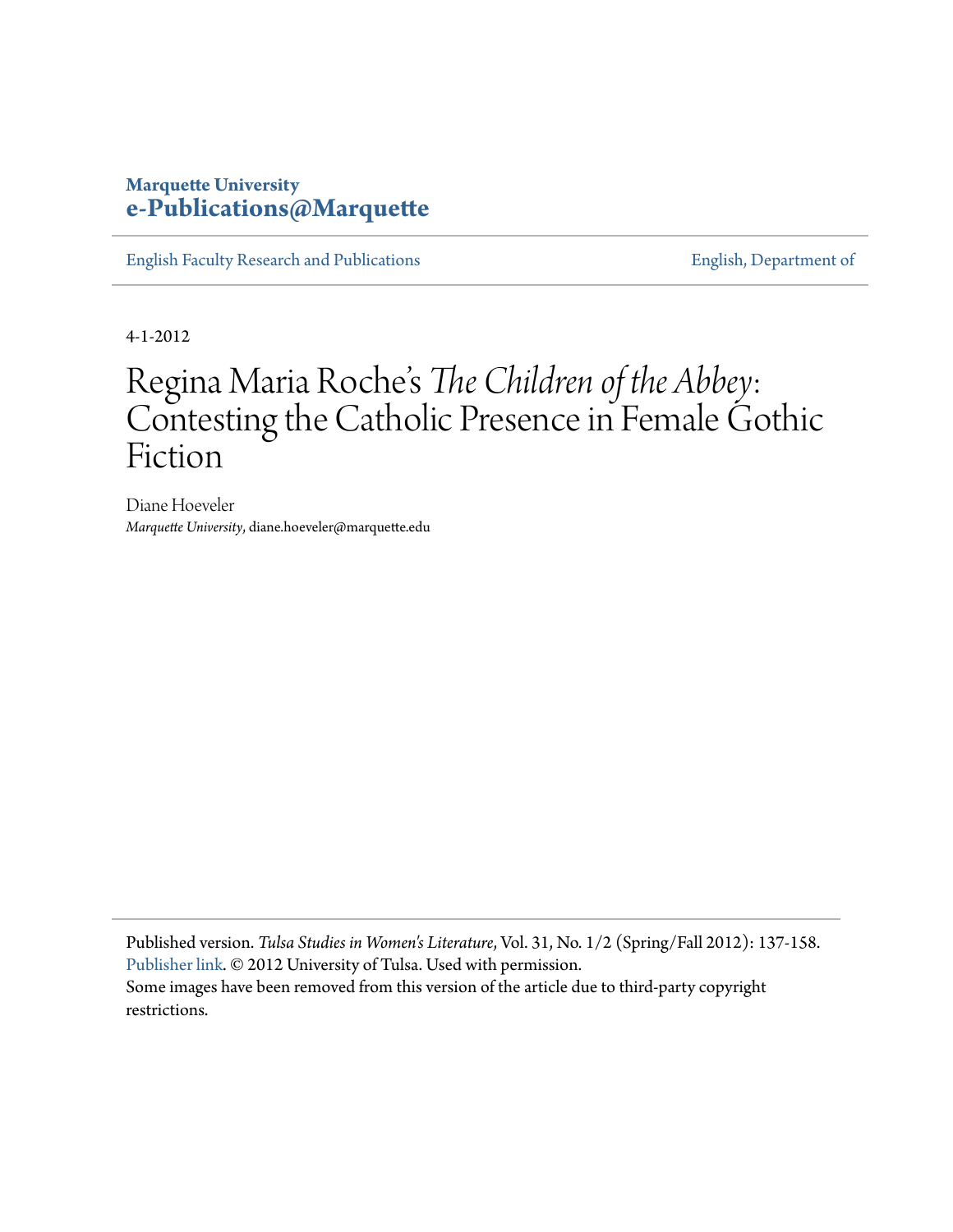## Regina Maria Roche's *The Children of the Abbey*: Contesting the Catholic Presence in Female Gothic Fiction

Diane Long Hoeveler *Marquette University*

#### *I: Locating the Author*

Imagine my surprise when I learned that Regina Maria Roche (c. 1764- 1845), widely published Irish author of one of the most popular female gothic novels of the late eighteenth century, *The Children of the Abbey* (1796), was not in fact a Roman Catholic. In order fully to understand my surprise, you have to appreciate that there has been something of a scholarly revisionist craze of late to present her as a Catholic or, at the very least, as sympathetic to Catholicism in her major novel. Maria Purves states unequivocally: "Roche was an Irish Catholic, and it seems probable that she wanted to give her audience an insight into the realities—as opposed to the romantic possibilities—of her Church."1 A few years earlier, George Haggerty had described *The Children of the Abbey* as having an "actively pro-Catholic . . . narrative agenda," while Jarlath Killeen notes that the title of the novel privileges Catholicism and indicates the Catholic basis for Irish and, indeed, Western culture: "we are all 'children of the abbey.'"2 Finally, Derek Hand has asserted that "there is a Catholic strain running through [*The Children of the Abbey*] at a subterranean level."3 Unfortunately, none of these claims is borne out by an examination of either Roche's life or her novel.

This is what we do know for a fact: Roche was born in Waterford, Ireland, in either 1764 or 1765 (even that date is in dispute), daughter of Captain Blundel Dalton (or D'Alton) who held the rank of officer in His Majesty's 40th Regiment, a commission that, given the penal laws in operation in Ireland at the time, would not have been available to him were he Catholic. Later in her life, both Roche and her husband inherited property in Ireland from their fathers, which also would not have been possible had they been Catholics. By the time Roche was around fifteen years old, the British attitude towards Catholics had moderated a bit. As Colin Haydon has noted, by 1778, "grateful that the Irish Catholics had loyally not exploited the difficulties produced by the American war, the administration decided that some measure of relief should be brought in for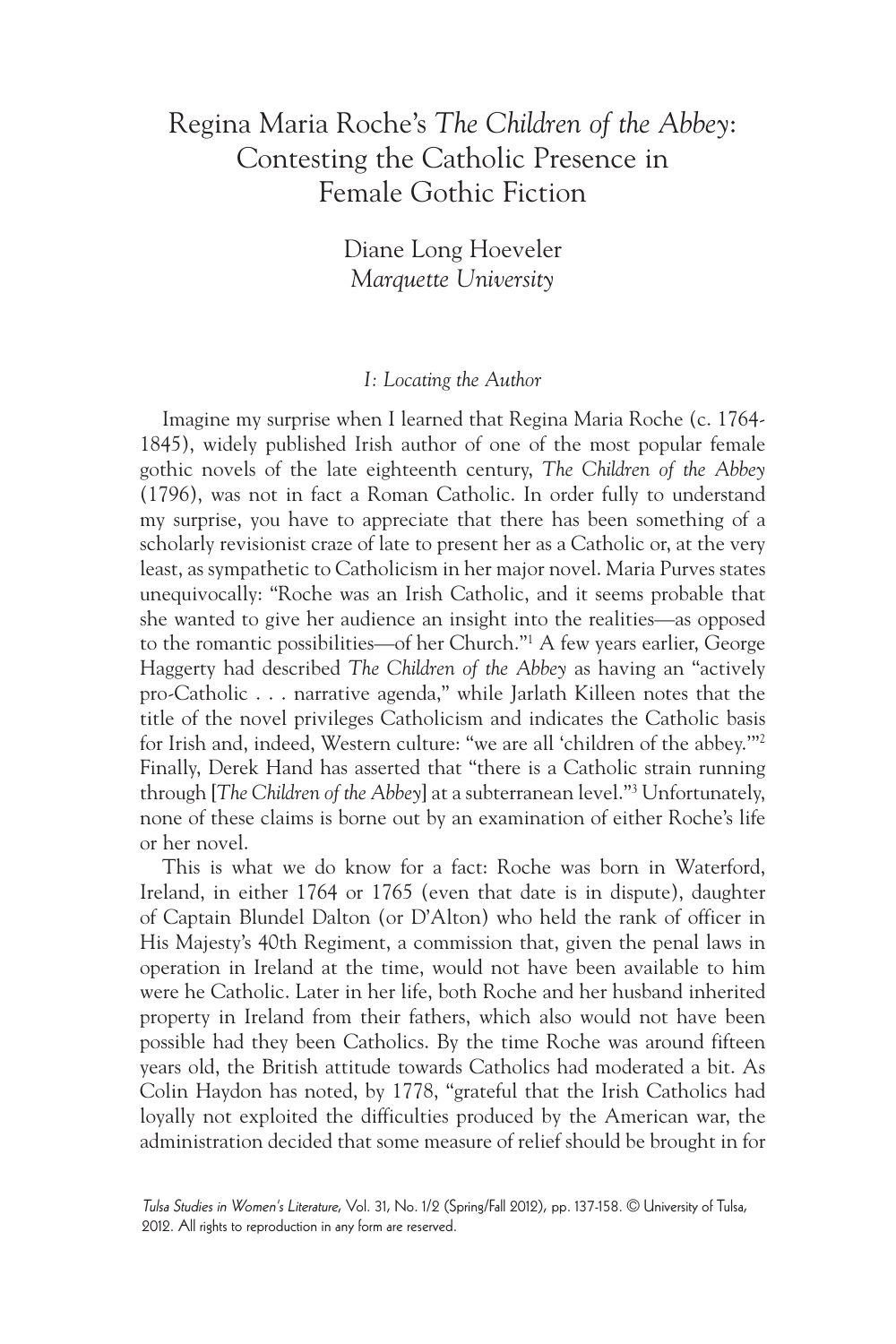them."4 After a number of amendments on these measures, however, the new legislation accomplished little, only "remov[ing] the various restrictions on Catholic holding, inheriting, and leasing land set out in the anti-Popish Act of 1704" (p. 171). All of these historical factors have led her modern biographer, James Shanahan, to write to me and say that he would be "astounded" to learn that Roche had been a Catholic.<sup>5</sup> The question becomes: why has there been an attempt to appropriate and reconstruct Roche and her heroine Amanda Fitzalan for the Catholic cause? Or more broadly, why has there been an ahistorical attempt to characterize the gothic, particularly the female gothic, as pro-Catholic?6 This essay will examine both of those questions by using Roche's *The Children of the Abbey* as something like a case study.

For those unfamiliar with *The Children of the Abbey*, I provide here a brief overview of its plot and characters. Structured as a dual-focus tale about two siblings, the novel follows the complex trials and tribulations of Oscar and Amanda Fitzalan—the children of an Irish soldier and a wealthy Scottish heiress, who was disinherited by her family when she married beneath her station. From an Irish convent, to a Welsh mansion, and finally to Dunreath Abbey, the Scottish ancestral estate, Amanda is pursued by the lecherous libertine Colonel Belgrave, all while she is being courted by her true love, Lord Mortimer of Cherbury, who is confused about her class status and relationship with Belgrave. Meanwhile, Oscar, in love with the beautiful Adela Honeywood, watches helplessly as she is handed over in marriage to the odious Belgrave, who finally dies to everyone's relief. Both siblings regain their aristocratic identities and property only after Amanda ventures into Dunreath Abbey and, amidst what appear to be supernatural interventions, rediscovers the rightful will written by her grandfather bequeathing the estate to the siblings.7

#### *II: Defining the Issues*

There has been a good deal of controversy about the presence of religion and religious tropes in gothic texts. On the one hand, critics like Sister Mary Muriel Tarr, Irene Bostrom, Victor Sage, and Susan Griffin have claimed that the gothic novelists deployed a crude form of anti-Catholicism that fed the lower classes' prejudices against the passage of a variety of Catholic Relief Acts pending in Parliament since 1788.<sup>8</sup> On the other hand, Purves recently has claimed that by focusing on only a "handful of works" (p. 208) that do not represent the full range of gothic writing, literary historians have failed to recognize the

Burkean counter-revolutionary discourse in the 1790s [that] made possible a favourable opinion of Catholicism as a strategically important part of England's heritage within the context of pro-Catholic sympathy in the form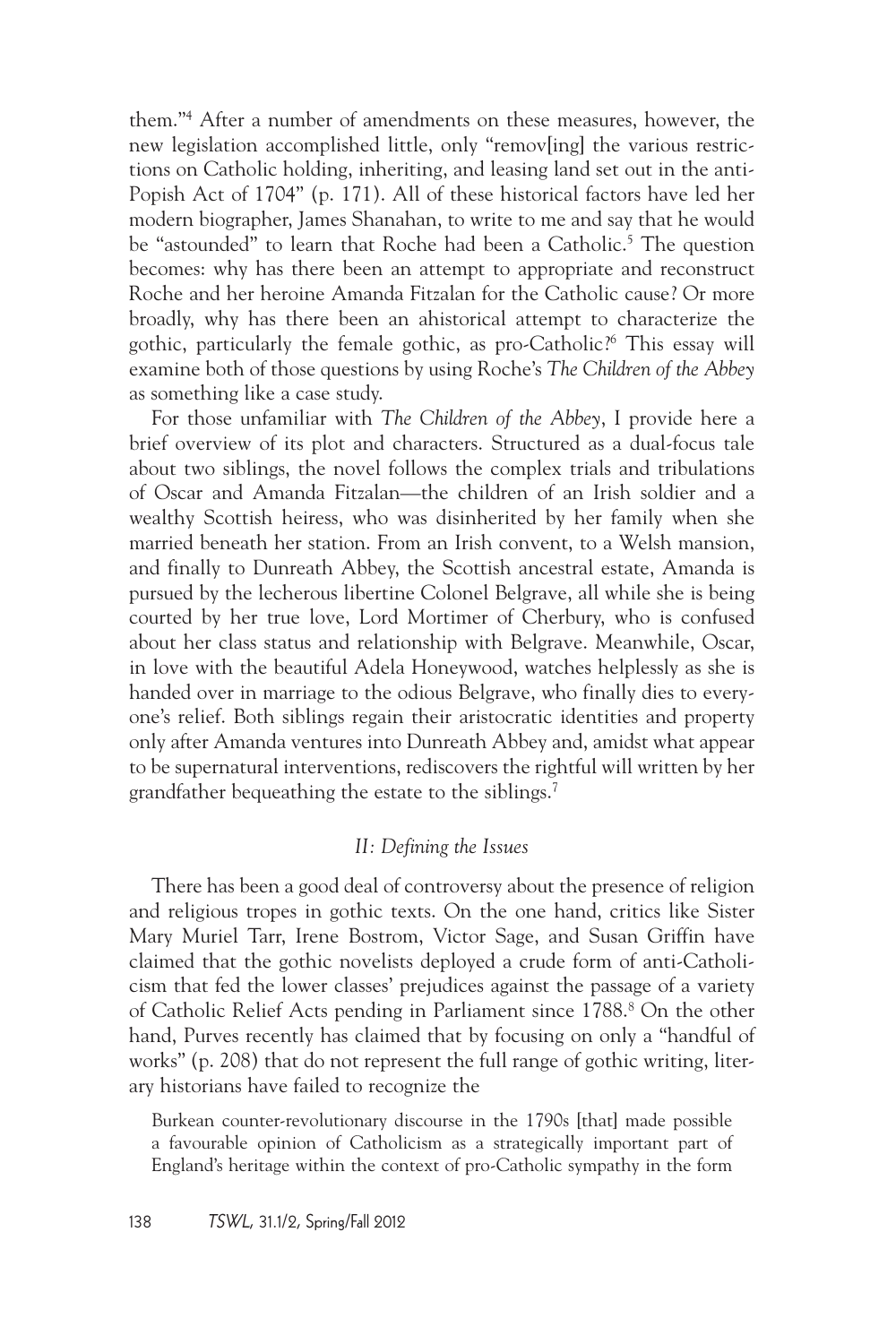of the incremental Catholic Relief legislation of the late eighteenth century and England's national support of the French clergy. (p. 204)

However, the Gordon riots of 1780, which left close to 300 dead in London, make it patently obvious that there was strong if not hysterical sentiment against any attempt to loosen the restrictions on Catholic emancipation every step of the way. This current critical controversy simply repeats in a slightly different key a similar one conducted some seventy years ago between Joyce Tompkins and Montague Summers.9 The stark differences in opinion on this issue can be resolved by recognizing that an "either/ or" explanation will not suffice; in fact a "both/and" method is the more accurate way of accounting for the bifurcated ideological agendas present in the more than one thousand gothic texts that were published between 1780 and 1829.

Gothic literature can best be understood in the context of the Western secularization process. Cultural work reveals the drive toward secularization on the part of the elite and middle classes throughout Europe from roughly 1780 to 1830.10 In order to modernize and secularize, the dominant British Protestant imaginary needed an "other" against which it could define itself as a culture and a nation with distinct boundaries. In gothic literature, a reactionary, demonized, and feudal Catholicism is created in order to stand in opposition to the modern Protestant individual who then alternately combats and flirts with this uncanny double in a series of cultural productions that we recognize as gothic novels. It has long been a critical truism to claim that the gothic is anti-Catholic and anti-clerical. I would argue, though, that the issue of religion's uncanny presence in the period's literature is much more complex and conflicted than such a claim suggests. As a result, a novel like Roche's *Children of the Abbey*, which certainly flirts with presenting a nun positively, simultaneously castigates two conniving priests and condemns Irish Catholics for their superstitions and slightly veiled pagan practices (like the "Irish wake" and their belief in banshees). The "whiggish" gothic aesthetic is anti-Catholic, but in its bid to establish a (false) pedigree for itself, it is also nostalgic and reactionary, showing itself to be in thrall to the lure of an earlier feudal, aristocratic, and Catholic past. British and Irish writers like Roche certainly recognized the power of the gothic to seduce their readers with ambivalent and confusing messages. An analysis of the majority of gothic works reveals that the genre needs to be understood as a powerful ideological discourse system that allowed authors to keep alive specters and apparitions of both the sacred and the demonic even as they castigated the failings of a formal, institutionalized religion that they wished to forget they had ever embraced. As a major component of the secularizing process, the gothic aesthetic anxiously looked backward and forward at the same time, torn between reifying the past and embracing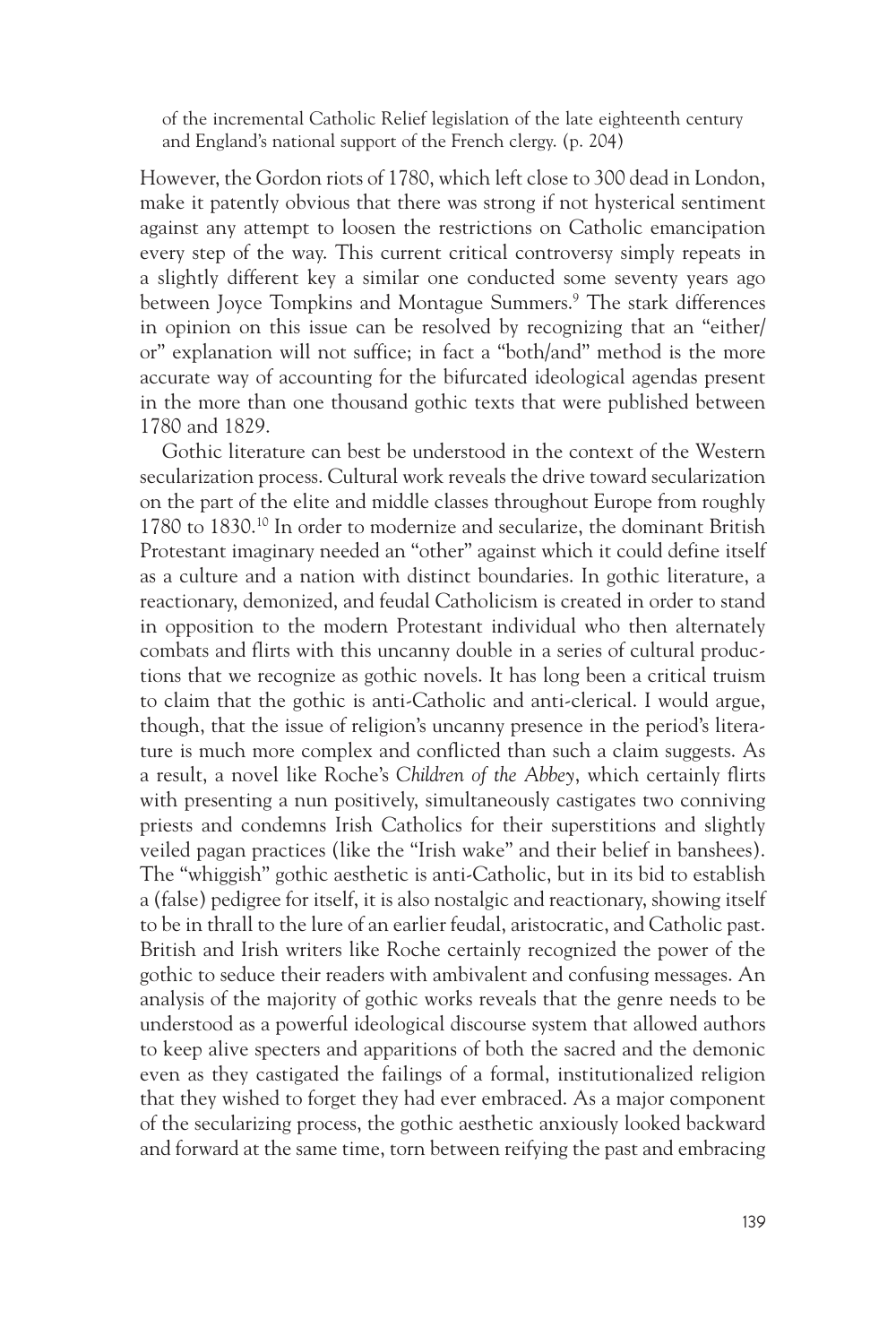a future it could not quite envision. Roche's novel contains both strands. By focusing on only one of these tendencies (as Haggerty, Killeen, and Purves have done), critics have misread the larger and more contradictory agenda of this novel as well as of the gothic aesthetic itself.

The novel, as a genre, reifies bourgeoisie ideals of Enlightenment Europe, such as self-control, commercial enterprise, education, literacy, nationalism, legal rights, and civic values such as "virtue" and "reason." As Angela Keane has claimed,

Novels stood to Protestant, Whiggish progressivism as romance stood to regressive, Catholic feudalism. . . . [Therefore] the later part of the eighteenth century produced a new, if ambivalent fascination with the pre-modern epistemology and its cultural and political signs, not least its national signs.<sup>11</sup>

The gothic imaginary, however, is a distinctly hybrid genre, neither purely a novel form nor purely a romance. Able to assume different shapes and accomplish contradictory ideological work, the gothic could appear to be simultaneously Protestant (Sage and others) as well as Catholic (Summers and Purves). It also could embrace a "pre-modern epistemology" all the while denouncing it as nonsense. For David Punter, "the code of gothic is thus not a simple one in which past is encoded in the present or vice versa, but dialectical, past and present intertwined, each distorting each other."12 In a similar manner, I would argue that the process of secularization that occurs in the gothic is not a simple forward-moving trajectory that we would recognize as the Enlightenment project but more an oscillation in which the transcendent and traditional religious beliefs and tropes are alternately preserved and reanimated and then blasted and condemned. The gothic aesthetic anxiously splits, then, between an evocation of the religious and feudal past and a glimpse of the emerging secular future, between the importance of the pre-capitalist human community (the idealized all-female convent in Roche's novel) and the newly modern individual in the public sphere (Amanda's brother Oscar in his military engagements and eventual use of the law to regain his inheritance and title).

Writing in opposition to anti-Catholic Surrealists such as André Breton, who had claimed the gothic's use of dreams and the irrational as the basis for Surrealism, Summers notes, "there is no true romanticism apart from Catholic influence and feeling" (p. 390). It is surely no coincidence that the uncanny as defined by Freud was adapted by Breton in 1936 in his own attempt to claim the gothic and the pleasure principle as the origins for Surrealism.13 In his appropriation of the uncanny as a manifestation of the fears and phobias of the dark unconscious, Breton has been accused of reducing the gothic to a purely psychological category, a "primal psychomachia," according to Chris Baldick and Robert Mighall.14 For them, Breton's approach would make the gothic personal rather than political,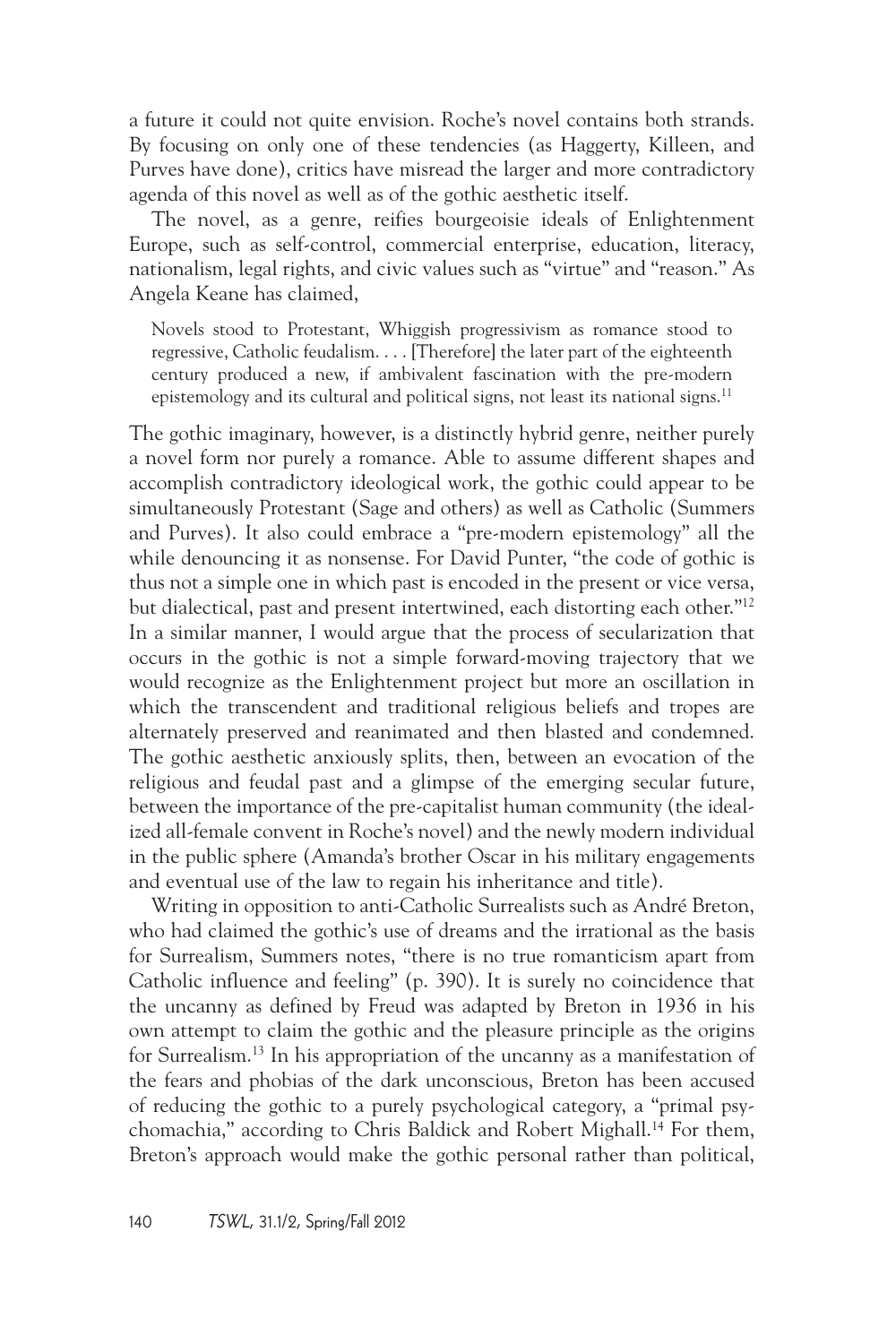and it would fail to situate the genre within its fuller "whiggish" context: its need to condemn "the twin yoke of feudal politics and papal deception, from which [Protestants] had still to emancipate themselves" (p. 219). As they put it,

Gothic novels were set in the Catholic south because, "without great violation of truth," Gothic (that is, "medieval") practices were believed still to prevail there. Such representations drew upon and reinforced the cultural identity of the middle-class Protestant readership, which could thrill to the scenes of political and religious persecution safe in the knowledge that they themselves had awoken from such historical nightmares. (p. 219)

While many of the period's gothic texts conform to this pattern, there is also a concurrent tendency to look backward to the lost traditions of the past with nostalgia, or with "the pain a sick person feels because he wishes to return to his native land, and fears never to see it again."15 When Amanda retreats to a convent presided over by a benign prioress and her energetic assistant Sister Mary, she is so happily settled and seemingly so comfortable that when her suitor Lord Mortimer finds her, proposes yet again, and has been accepted, she repeatedly puts him off. He begins to worry they have stayed so long at the convent that his sister will think they "both [have] become converts to the holy rites of this convent" (p. 412). Clearly the convent community depicted here is a nostalgic feudal haven, a microcosmic vision of what life in Ireland could be if presided over by wise and caring women. However, this episode is but a brief idyll in a book that sees the heroine travel from London to Wales to Ireland to Scotland and then back to all of these places in a sort of endless hyper-nationalistic loop, looking for a home that eludes her until the end of this long novel.

To fail to recognize that cultural productions gesture toward both nostalgia and reform is to fail to appreciate how easy it is to be haunted by that which we have supposedly left behind. Indeed, it would seem that one of history's most vital lessons is that cultures require hundreds of years to absorb radical change into their social imaginaries. The changes that Western Europe underwent, moving from the Renaissance to the "modern" society of the 1848 revolution, were traumatic indeed. From the religious and intellectual upheavals that occurred during the reign of Henry VIII to the Glorious Revolution of 1688, England entered the eighteenth century in the grip of both scientific rationalism and spiritual uncertainty and anxiety. France and Germany went through similar, although certainly not identical, reformations, revolutions, and transformations. As Maurice Lévy has observed, the 1688 Revolution by which the Protestant Ascendancy was finally established was much more important for the development of the gothic than was the French Revolution because "in some sense the fantastic is a compensation that man provides for himself, at the level of the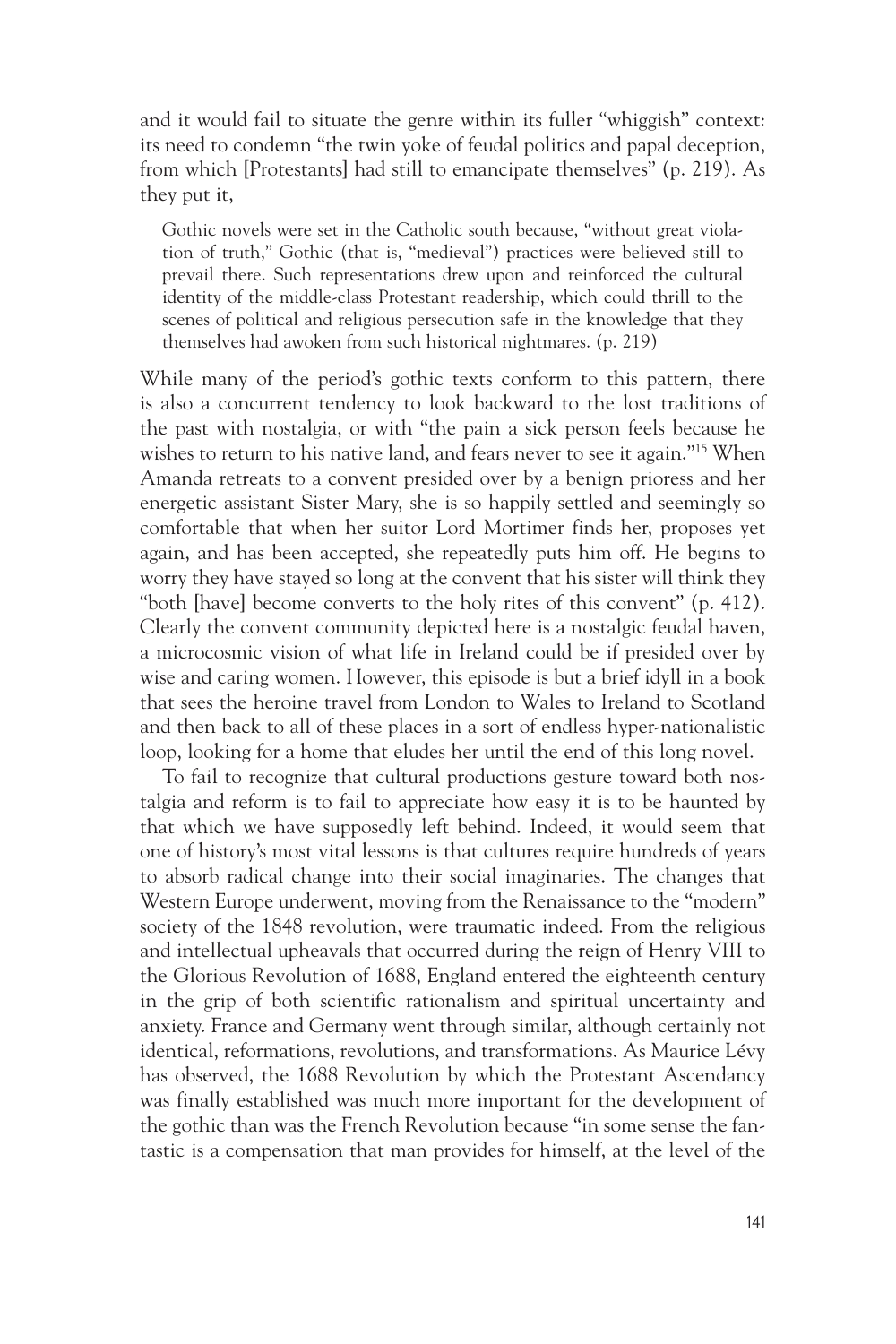imagination, for what he has lost at the level of faith."16 For Lévy, the gothic is not, however, a simple textual substitution for discredited religious beliefs but instead "a genuine expression of profound religious malaise" (p. 42). However, I would claim that there is a good deal of textual substitution being enacted, and one of the primary substitutes is the corrupt monk, the perfidious Jesuit, or the Grand Inquisitor for the devil. In Roche's novel, the role of the devil is actually played by the libertine-seducer Colonel Belgrave, who pursues Amanda across the landscapes of four countries and who actively works to destroy the life of her brother, Oscar. Belgrave is so demonic that he seduces young women away from their parents twice (once resulting in the young woman's death). He also kidnaps Amanda, holds her hostage at his creepy gothic estate, and is interrupted in his attempt to rape her only because his dying uncle has demanded to see him before signing his will (p. 316). Belgrave is a secularized demon, even dying in the company of a hired French priest just to make the anti-Catholic association even clearer in the minds of Roche's readers (p. 635). The idea being put forward would have been one of the oldest complaints against the Catholic Church: that such a man could receive extreme unction and have his sins forgiven at the last moment for the sake of the priest's payoff.

The devil, of course, was the ultimate external and assaulting force on the soul of humanity, and for centuries Western consciousness was preoccupied with battling this wily opponent. A major move in displacing the devil from his dominance occurred in 1736 when the British Parliament banned all laws that would have allowed courts to convict anyone of demonic possession or witchcraft. Certainly, the passage of this law was a Protestant triumph because, as Lennard Davis notes, the "Catholic Church was seen as having the inside track on exorcisms, and banning the idea of possession was in effect a way of banning popery in general."17 The devil also became increasingly identified with the pope in the eighteenthcentury lower-class British imagination. The annual and ritualized Guy Fawkes burnings, as well as the liturgies that were held in every Anglican Church on 5 November, consistently linked the devil to the pope, and such an association would continue to be developed throughout a number of gothic novels and chapbooks.18 In fact, we need to reevaluate the notion that the 1605 Guy Fawkes conspiracy to assassinate the King and the entire Protestant ruling class by blowing up Parliament was a long-forgotten nonevent in the eighteenth century. As late as 1818 a chapbook version of the entire history, blaming it on a Jesuit instigator, was published in Penrith, Cumbria.19

In addition to the continual fretting about the devil in their midst, late eighteenth-century common folk found agreement in the three basic tenets of British anti-Catholicism: political and sexual distrust of the clergy, theological disagreements about transubstantiation and "priestcraft," and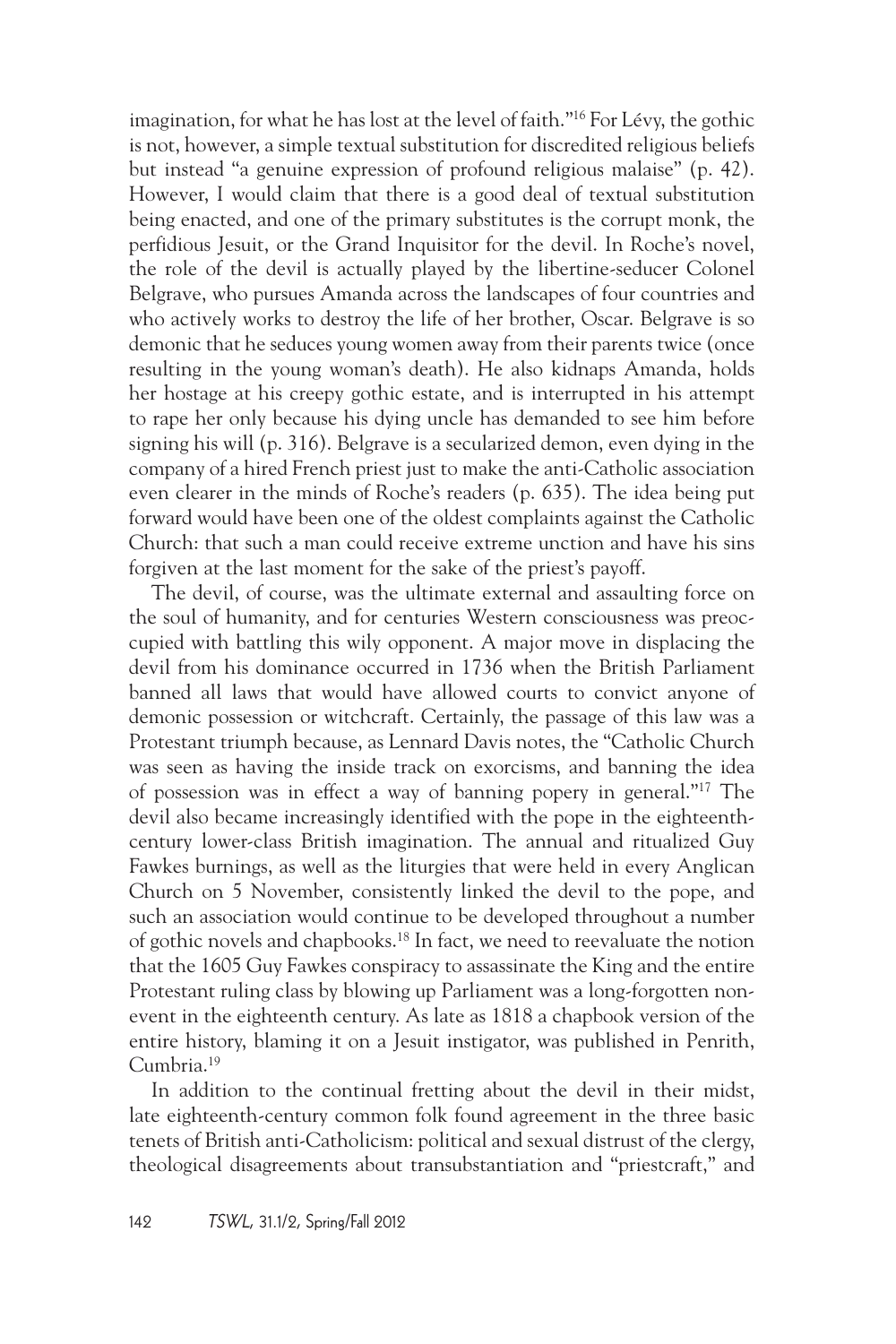popular fears about foreign invasions from the Catholic countries of France and Spain using Ireland as a base (Haydon, p. 3). All of these aspects of the anti-Catholic agenda—along with the widespread suspicion of a variety of sexual perversions practiced among a "celibate" clergy—can be found in disguise in any number of gothic novels written by both men and women. The devil most frequently finds gothic embodiment as a lurking Jesuit or Franciscan (such as Ambrosio in Matthew Lewis's *The Monk*, 1796), who is intent on stealing the inheritances of, seducing, or murdering his hapless victims. The Dominicans, of course, were infamous for presiding over the Inquisition in Spain (1478-1834), and the Jesuits had been implicated in a variety of failed political assassination attempts during the religious wars in England. It certainly is no coincidence that scenes from the Inquisition begin to appear in gothic novels, most notoriously in Ann Radcliffe's *The Italian* (1797) but also in such chapbooks as the translation of August von Kotzebue's *The History and Surprising Adventures of Joseph Pignata: who, with several others, was confined in the dungeons of the Holy Inquisition for a suspected crime; the dreadful sufferings and tortures they underwent* (1821). In Roche, as I have noted, the demonic is embodied in Belgrave, but the Irish priest who serves the parish where Amanda lives is a bit of a devil himself. Father O'Gallaghan is described by the narrator as a "little fat priest," and he first appears at a social event, ingratiating himself into the affairs of everyone and stuffing himself on whatever he can get into his mouth (p. 384). This image of the gluttonous clergyman goes back to Chaucer and certainly was current in gothic dramas like Horace Walpole's *The Mysterious Mother* (1791) and Lewis's *The Castle Spectre* (1796). Later in the novel we see Father O'Gallaghan attempting to convince Amanda to convert to Catholicism so that he can arrange a totally unsuitable marriage between her and one of the local Irish farmers. His motivation, according to Amanda, is to preside over a veritable feast of "pudding" (p. 386). Finally, in a scene that makes clear Amanda's anti-Catholic sensibilities, we see her forced to attend the traditional Irish wake that the local people are holding for her dead father. Disgusted with their drinking, eating, smoking, laughing, and shouting directly over the corpse of her beloved sire, Amanda dismisses them and sits down to a soberly Protestant vigil with the dead, free of the corrupt feast-seeking priest (p. 349).

A second characteristic of anti-Catholicism—accusations of cannibalism caused by literal interpretations of the Catholic sacrament of the Eucharist—emerges in gothic textuality as a focus on blood and later vampires, which has been read by Sage as a veiled attempt to confront and mock some of the theological debates about the Catholic doctrine of transubstantiation (pp. 51-54). Neither Roche nor Radcliffe develop this topic, although Roche twice invokes, only to belittle, the Irish belief in banshees wailing on the night of someone's death. A third characteristic of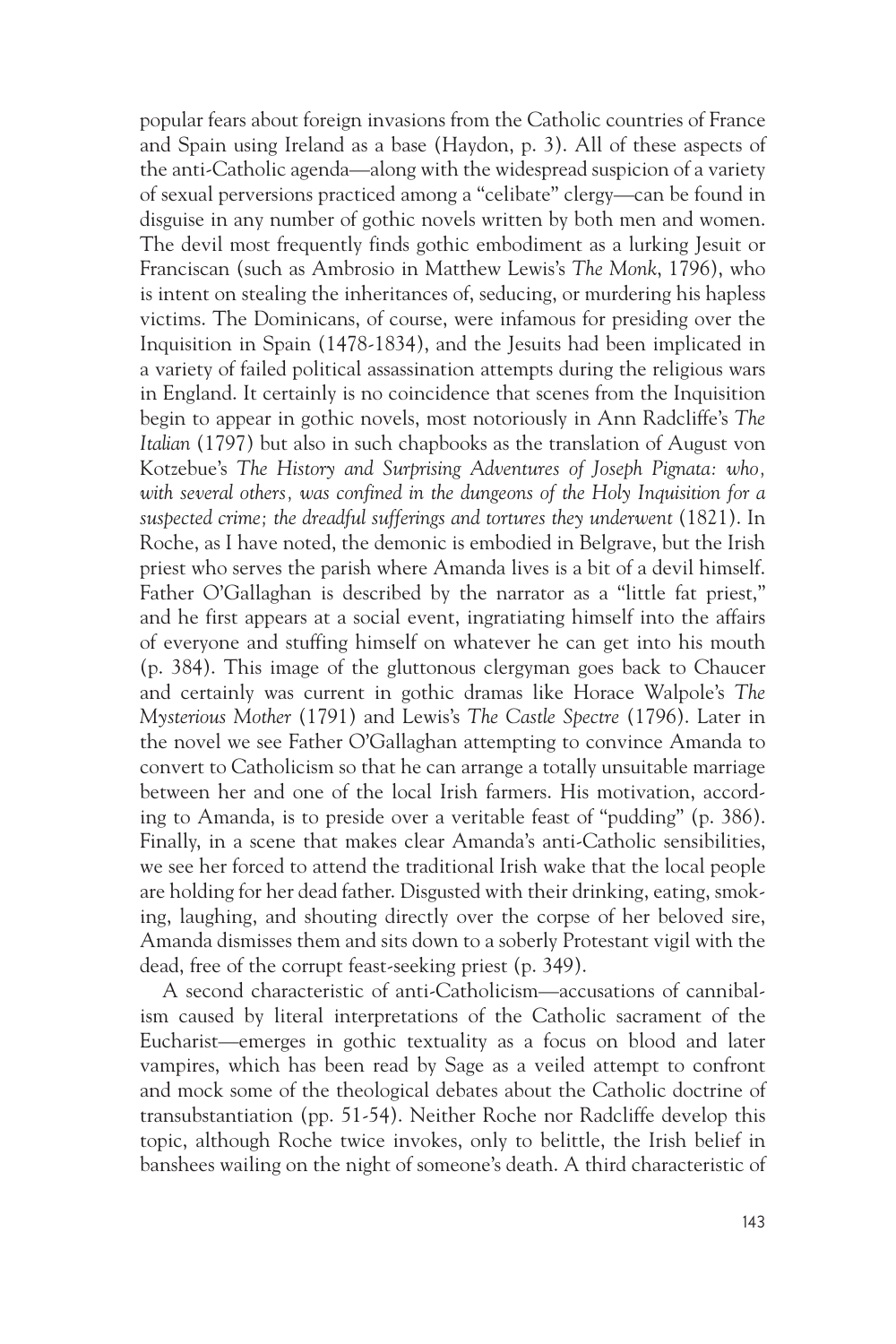anti-Catholicism was fear of foreign invasions by Catholic Spain or France, a fear precipitated by three events. In 1715 and again in 1745, there were attempts made by the exiled Catholic Stuarts to reclaim the throne. Even more frighteningly, in August 1779, the combined Spanish and French fleets had come as close to invading England as anyone had in recent history: "the attempted invasion [of 1779] had awakened the age-old fears of a 'beleaguered Protestant isle' threatened by an alliance of Catholic powers" (Haydon, p. 203). More historically distant and yet more directly connected with Roche was the 1641 massacre of Protestants in Ulster by Irish Catholics seeking to regain dominance of the area. This traumatic event left 12,000 Protestants dead, more than half the population of Ulster, and actually lasted close to ten years, spreading to other parts of Ireland. The psychic scars left on the Protestant population were soon to be shared by Catholics when Oliver Cromwell landed on the island with the full force of the British army in 1649. Roche was born in a country where religious violence between Protestants and Catholics had lasted for generations, been horrifically violent, and left scars still visible in all aspects of the country's life. All of these historical, theological, and social factors were pervasive in the cultural consciousness, and all of them, to some extent, began appearing in exaggerated and hyperbolic forms in the productions of the gothic imaginary. In fact, Killeen makes an analogous point in his observations on the period:

As Irish Anglican unity was breaking down, the Gothic novel sought to restore it; as terror struck through agrarian secret societies, "terror" novelists sought to channel the anxieties around such violence into a cultural surrogate which solved this violence vicariously. And, in *The Children of the Abbey*, we find precisely the kind of political transformations of death that were being interrogated by the antiquarian investigations of Anglican gentlemen. (p. 183)

Europe before and after the French Revolution was in the grip of both religious angst and political terror, and the emergence and transmutation of the gothic mapped those fears on a broad cultural terrain.

By 1780, the "philosophic" movement in France had built an extremely strong case against religion as a species of "superstition" and the prop on which a corrupt political apparatus rested. Roche frequently condemns "monkish superstition," code to her readers for an anti-Catholic agenda at work (p. 21, *passim*). Proponents of a variety of Enlightenment ideologies—scientific experimentation, mechanistic philosophy, materialism, Naturalism—challenged the animistic conception of the universe that had been constructed by traditional Christian beliefs. Used to establish a new society based on the realities of matter or the organic cycle of birth, growth, and decay, these epistemologies endorsed the scientific principle and the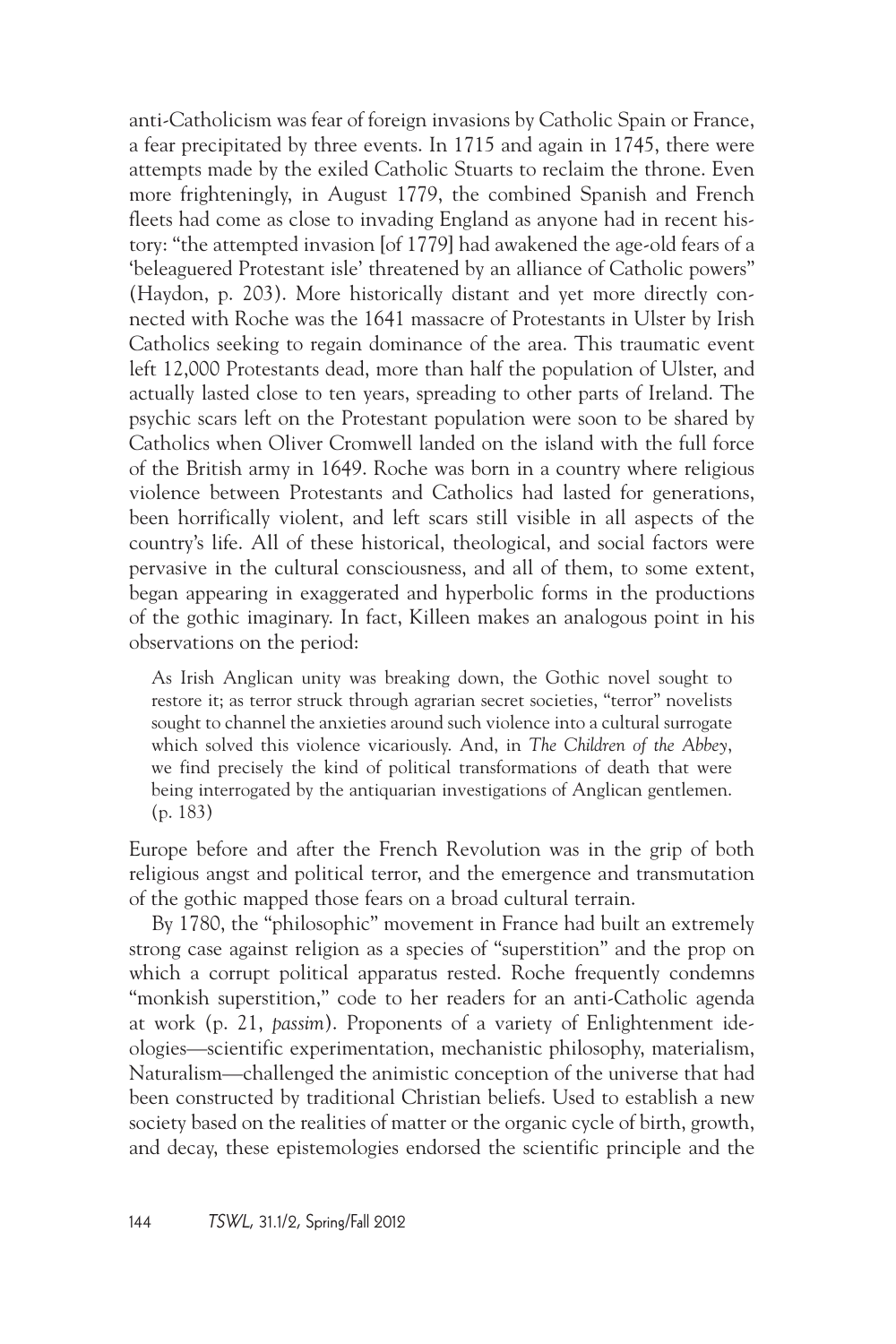notion that the processes of life and matter occurred without recourse to a belief in spirit or the supernatural. However, as various theorists of the decline of magic and superstition have noted, one cannot simply attribute the changes in beliefs that happened at this time to the success of the scientific revolution, the increase in urbanism, or the spread of various Protestant self-help ideologies. As Keith Thomas has concluded, "if magic is to be defined as the employment of ineffective techniques to allay anxiety when effective ones are available, then we must recognize that no society will ever be free from it."20 Indeed, as Thomas notes, explanatory supernatural theories were rejected throughout most of England well before effective techniques to explain medical and natural events were developed.

It is precisely in this historical gap—between the decline of magic and the rise of science—that the gothic imaginary emerges. For Roche's heroine Amanda, recourse to God is consistently presented as a discussion about "Providence," as in "the hand of Providence," or "the events of Providence" (pp. 371, 486, 606). There is absolutely no indication that Amanda believes in a personal God, and one might in fact characterize the religion of Roche's narrator and heroine as Anglican Latitudinarianism or what Charles Taylor refers to as "Providential Deism," a belief system that endorsed a "sense of impartial benevolence, or purely human sympathy" and the embrace of the world as an "ordering project," as well as the "dispelling of mystery" so that there could be "a kind of equilibrium between our goals and our moral abilities."21 In another later novel, *Contrast* (1828), Roche talks about God as "the Great Disposer of all things" and describes "Religion" as "that inward principle of action" that allows us to make the morally correct decisions in life.<sup>22</sup> In fact, at the high point of gothicism in *The Children of the Abbey*, when Amanda confronts what she thinks is her long-dead mother come back to life, she exclaims: "Protect me, Heaven!" (p. 467). Indeed, such non-anthropomorphic appeals to "Heaven" or "Providence" occur throughout the text when Amanda cries out to an amorphous divine power to aid or protect her. There is never any discussion of Christ or God as a father in a personal manner, all of which suggests the sort of chilly Anglicanism that had become popular among middle- and upper-class Protestants by the mid-eighteenth century.

Another possible way to approach these questions would be to ask: how did the West, at least ideally, evolve the values of universal human rights, suffrage, equality between the sexes, companionate marriage, and toleration of cultural differences, the very values we see Roche putting forward in *The Children of the Abbey*? Jürgen Habermas has claimed that the crucial component in explaining modernization can be found in the development of what he calls a textual society in which readers were unified rather than divided into hierarchical social classes.<sup>23</sup> The development of this broadbased literate public sphere was characterized by a print culture whose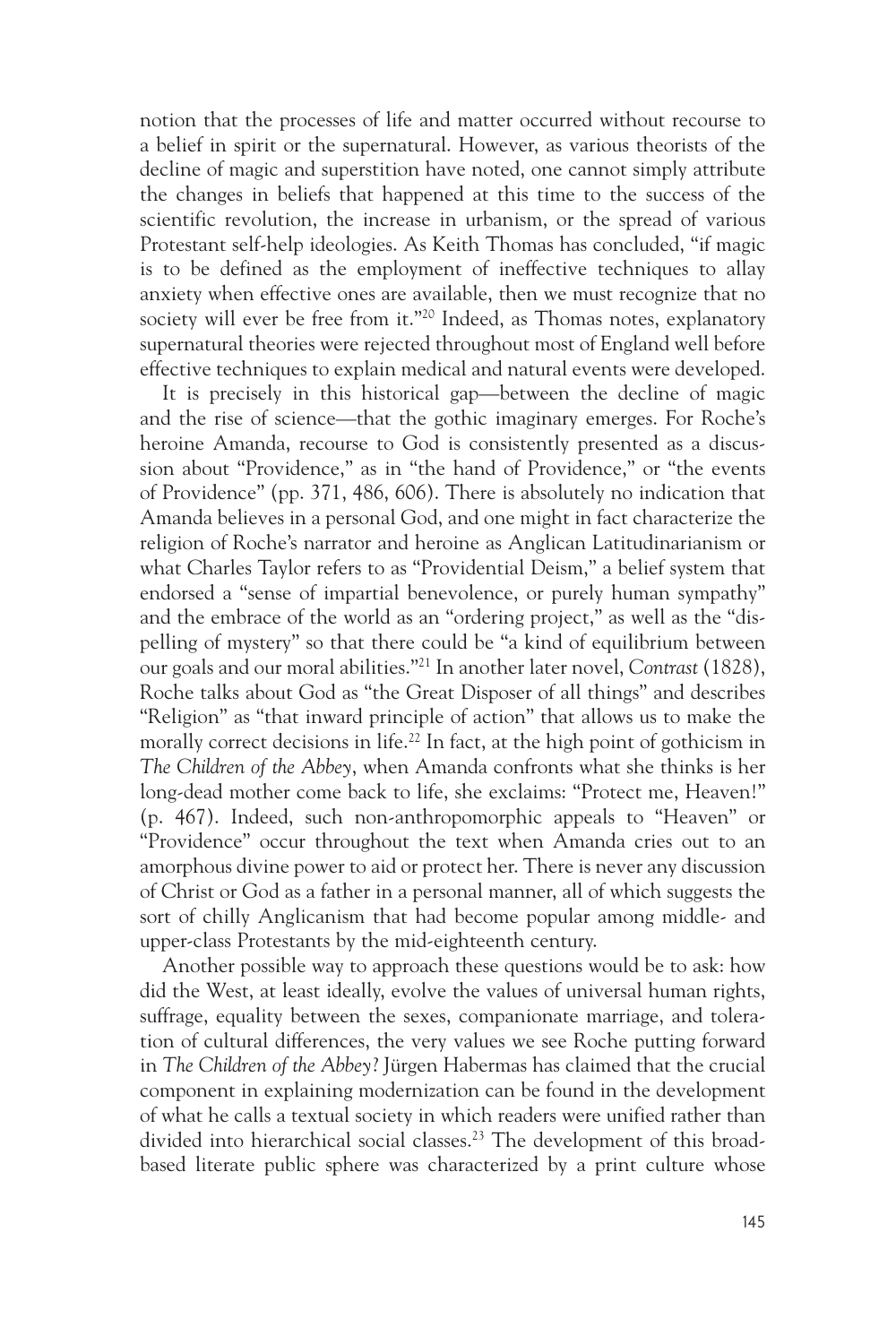literary texts extolled the "whiggish," bourgeois values of individuality, duty, loyalty, equality under the law, public education, and freedom of choice. However, these social, political, and legal developments did not occur seamlessly or without a fairly contentious interaction with previous modes of largely religiously enforced patterns of behavior and thought. This is where the vexed topic of secularization enters the discussion.

In order to modernize, the newly bourgeois citizen of the secular city (the newly evolving nation-state) had to reject the archaic and superstitious beliefs of the past and embrace a brave new world of reason and "natural supernaturalism," a society in which the increasingly feminized and domesticated middle class family replaced the hierarchical family proffered earlier by the Church and King. What I am calling the earlier, feudal, aristocratic, and ecclesiastical family/clan (or way of positioning and understanding oneself in a hierarchical cultural structure) was replaced during this period by a new political and familial structure—nationalistic, bourgeois, individualistic, personal, and conjugal—and it was in the oscillation and struggle between these two competing "families"—these two social, religious, political, and cultural formations—that the uncanniness and anxiety in the gothic imaginary was created. Since this culture could not turn away from God, it chose to be haunted by his avatars: priests, corrupt monks, and incestuous fathers and uncles. The gothic was, in fact, extremely effective at keeping alive all of the *ne plus ultra* of the supernatural: ghosts, witches, necromancy, exorcism, the occult, and the devil. The repetitious trappings of the uncanny and animism or magical thinking continue to permeate the reading materials that the lower class and newly bourgeois citizens of Britain imbibed. However, these texts only sometimes explained away the supernatural in favor of Enlightenment's codes—reason, order, and clarity.

### *III: Confronting the Gothic*

Roche clearly comes down on the side of Radcliffean anti-metaphysics, explaining away what appears to be supernatural in favor of natural and rational causes. The most gothic moment of the novel occurs when Amanda is looking for the portrait of her dead mother in her ancestral Scottish estate. Led to a ruined chapel and eventually into her mother's dressing room, she finally discovers what she thinks is the portrait that she has been seeking:

She at last came to a door, it was closed, not fastened; she pushed it gently open, and could just discern a spacious room. This, she supposed, had been her mother's dressing-room. The moonbeams . . . suddenly darted through the casements. . . . She advanced into the room: at the upper end of it something in white attracted her notice. She concluded it to be the portrait of Lady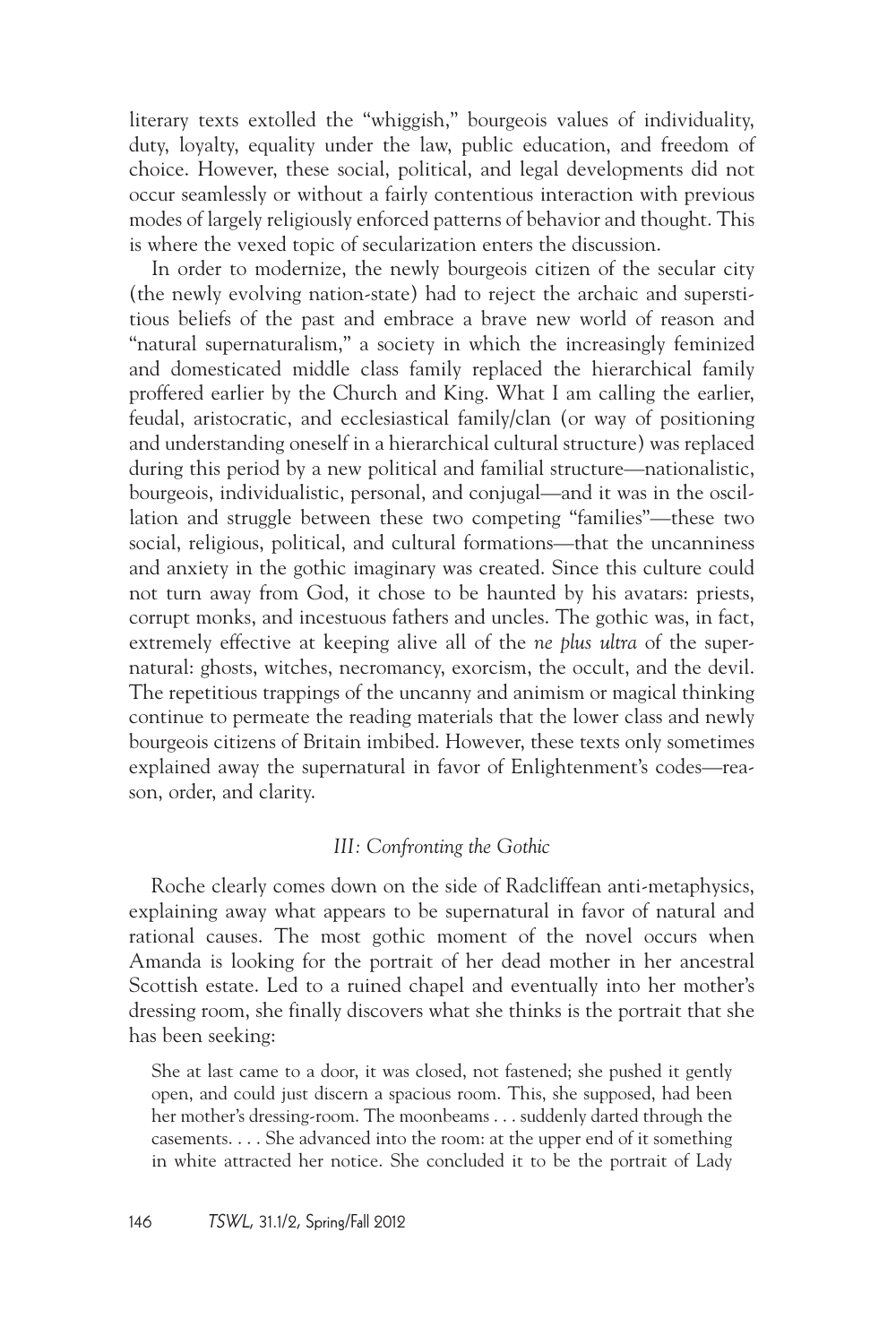Malvina's mother. . . . She went up to examine it; but her horror may be better conceived than described, when she found herself not by a picture, but by the real form of a woman, with a death-like countenance! She screamed wildly at the terrifying spectre, for such she believed it to be, and quick as lightening flew from the room. Again was the moon obscured by a cloud, and she involved in utter darkness. She ran with such violence, that, as she reached the door at the end of the gallery, she fell against it. Extremely hurt, she had not the power to move for a few minutes; but while she involuntarily paused, she heard approaching footsteps. Wild with terror, she instantly recovered her faculties and attempted opening it. . . . at that moment she felt an icy hand upon hers! (pp. 466-67)

This is the high point of gothicism in the text, and, indeed, this particular scene was chosen by the publishers of the first edition to be illustrated as the frontispiece to the novel (see fig. 1).

Any reader of the genre knows that after such a scene, a revelation about parentage or a lost inheritance will soon be disclosed, and Roche's novel conforms to this pattern. The icy hand in question in fact belongs to Amanda's villainous step-grandmother, the woman responsible for the death and disinheritance of Amanda's mother close to eighteen years earlier, now held as a prisoner in the deserted family mansion by her nefarious daughter and son-in-law because she wanted to remarry against their wishes and, when thwarted, threatened to reveal that Oscar was the true heir to Dunreath Abbey. In the midst of this traumatic narrative about disinheritance and imprisonment, the step-grandmother calls upon Amanda to stay and listen to her narrative: "Lose your superstitious fears, and in me behold not an airy inhabitant of the other world, but a sinful, sorrowing, and repentant woman" (p. 467). The recourse here to renouncing "superstitious fears" had become a long-standing rhetorical practice in anti-Catholic gothic narrative and would have been understood by readers of the text within such a context of Protestant-inflected discourse. The imprisoned Lady Dunreath not only explains the mysteries of Amanda's immediate past and wrongful disinheritance, but she also provides the will that allows Oscar and Amanda to be transformed from disgraced nobodies into wealthy and respected aristocrats. Such a transformation, according to Killeen, represents the uneasy relation between Catholicism and Protestantism within Ireland at this time. For him, Amanda symbolizes "a Protestantism at ease with, and indebted to, Catholicism. Yet it is precisely this link with Catholicism—the most ambitious aspect of Roche's narrative—which undercuts the narrative power. The Ghosts of the Past are here linked to a transformation of the present, and also a transfer of property" (p. 184).

As the penal laws were being relaxed so that Catholics could own their ancestral lands, a concomitant fear about the loss of property (the Land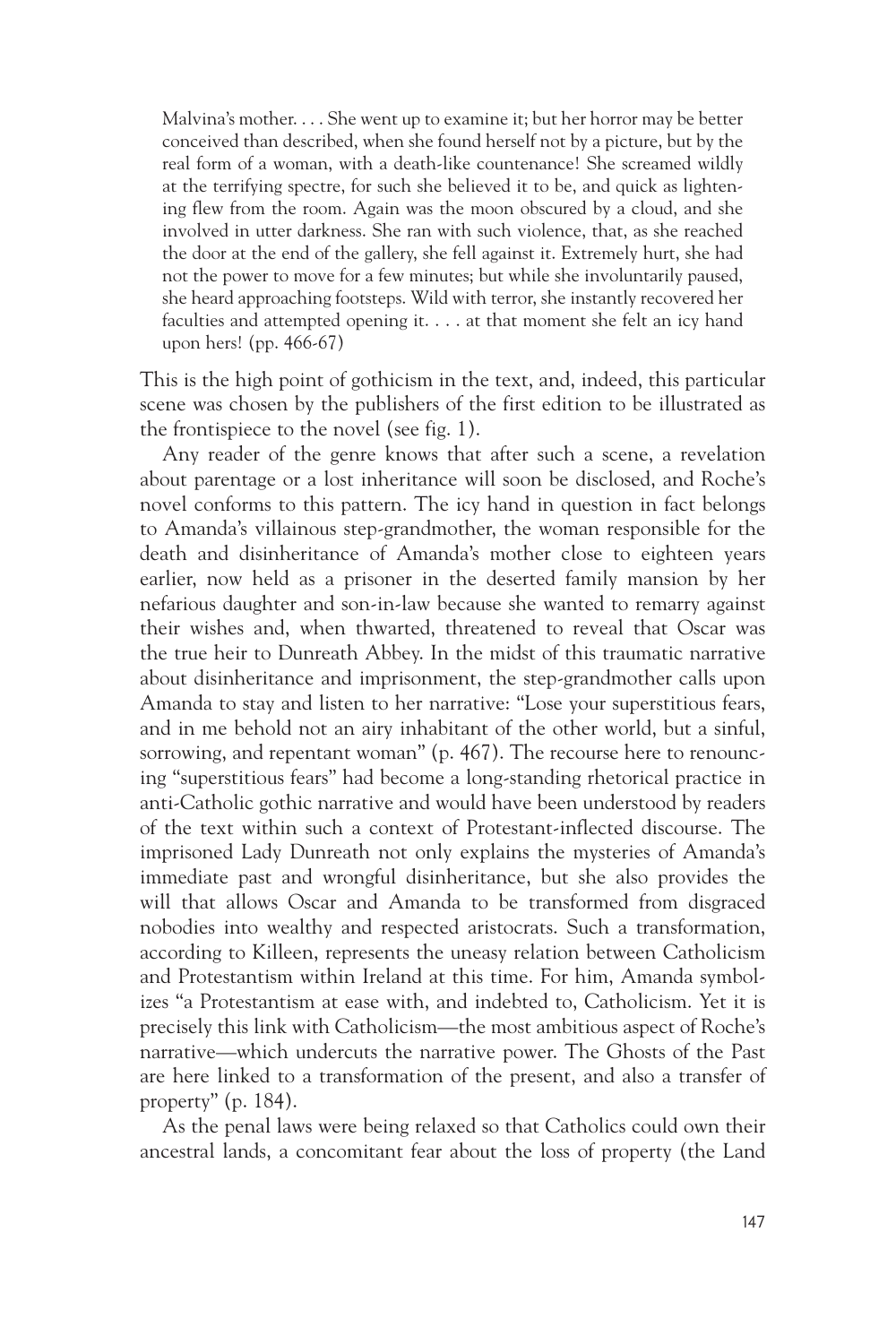question) was stirred up in the Protestant population. Handing over to Amanda and Oscar their long-lost and stolen property (displaced in the novel to an abbey in Scotland) is tantamount to activating a long simmering fear in her Protestant readers that rightful owners will, with gothic uncanniness, arise from the almost dead in order to reclaim land that was unlawfully seized from them. Paradoxically, it is in her sympathy with the property claims of the Protestant Amanda and Oscar that Roche has been construed as sympathic to "revivified Catholicism" (Killeen, p. 185). However, since Amanda is such a resolutely Protestant character throughout the novel, she is not a stable signifier for Catholic property claims. Another way of stating this is to assert that Roche seems not to be fully aware of or in control of the conflicted ideological agenda of her novel.

In addition to the religious agenda at work in the scene, there have been critics who see a sexual one as well. Strangely, Haggerty claims that this scene "shimmers with erotic feeling," the two women in the grip of the "thrill of discovery.... [when] the thrill becomes physical" (p.  $75$ ). I am forced again to demur here. I would not find the touch of a seemingly dead woman in my dead mother's dressing room "erotic" nor do I think Roche's contemporary readership would have understood the scene as such. Earlier Haggerty attempts to argue that Amanda finds a comforting intimacy with Sister Mary and that Roche was motivated to idealize the convent scenes between the two women in order to portray "an intimacy between [these two women] that would otherwise be suspect" (p. 74). This perspective seems to me a misreading of the interaction between the two women, introducing a level of intimacy between them that is not tenable given Amanda's clear and consistent heterosexual alliance with Mortimer, her eventual husband, throughout the text. In his second interpretive foray, the attempt to present the horrific as erotic, Haggerty has presented us with yet another severe misreading of a female gothic text. While not as egregious as the historical errors of Purves, Haggerty's interpretive leaps of fancy have done little to elucidate the actual gothic text in question and instead have worked to try to construct a Rochean heroine who is supposedly both Catholic and queer.<sup>24</sup> Admittedly, a dreamy nostalgia infusing the representation of Amanda's interactions with Sister Mary in the convent could be read as pro-Catholic. As noted at the outset, it has become critically fashionable to claim that the entire novel is pro-Catholic because of the convent scene and the reinstatement of Amanda's Scottish property, however displaced and confused those representations are. Within the female gothic repertoire, however, this inter-generational female bonding is a standard trope and is always between an orphaned or supposedly motherless heroine and an older woman who functions as a mother substitute. It is not a representation of returning to the Catholic Church or embracing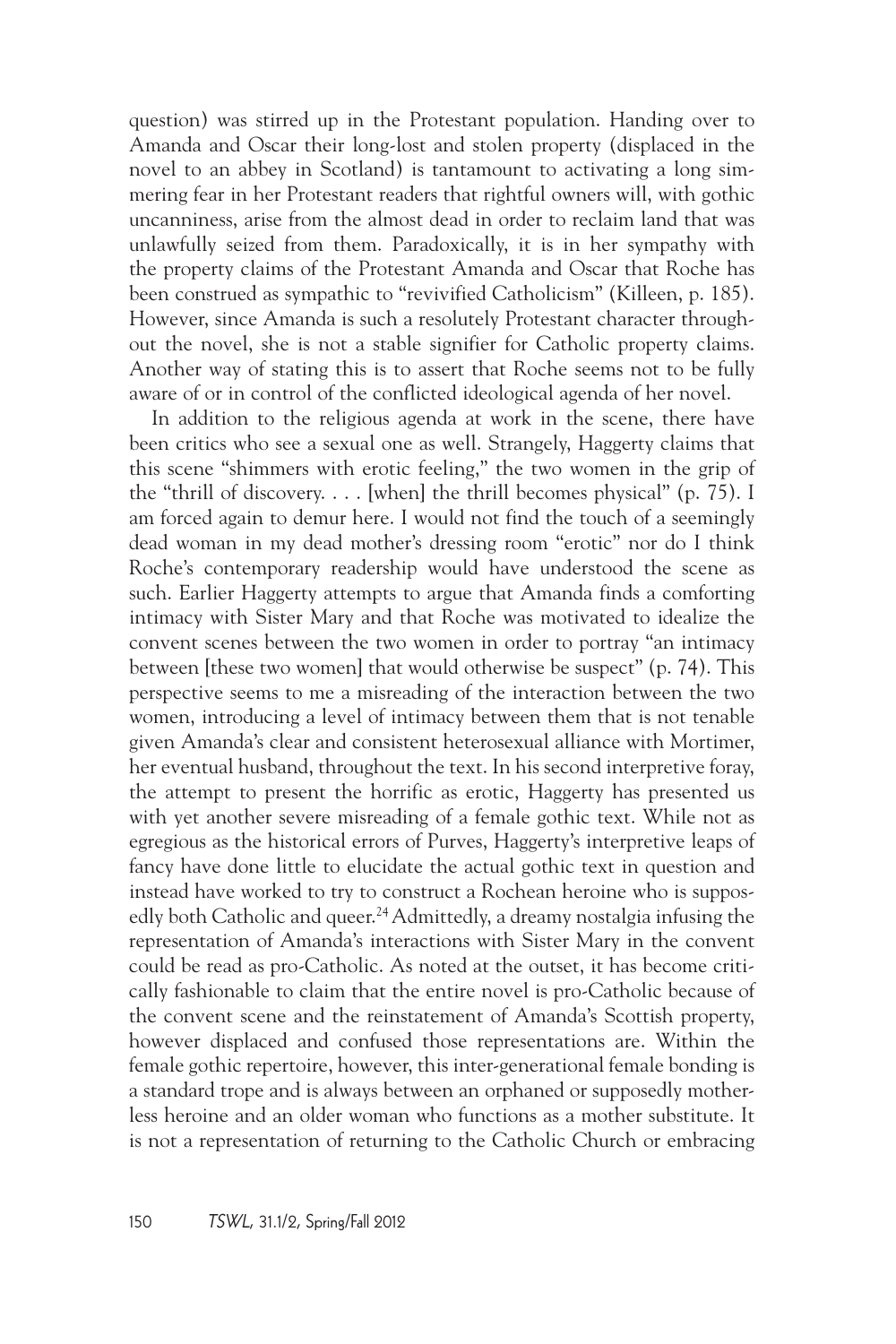a same-sex object of desire. The situation between Amanda and Sister Mary is extremely similar, in fact, to the interaction between Ellena and her actual mother, Olivia, in Radcliffe's *The Italian*, and few would label that text pro-Catholic. The real question is why Protestant female gothic novelists place their heroines in convents presided over by real or substitute mothers who need to be negotiated with before the heroine can discover her true identity and purpose in life.<sup>25</sup>

An equally compelling question is why, when we know that there was a vogue for anti-Catholic sentiment throughout this period, when we know that Protestant female novelists were complicit in articulating anti-Catholicism, is there currently an attempt to elide the historical facts staring us in the face. The need to reform our ancestors, to make them over into something that resembles our own liberal and tolerant image, is quite evident in the current literary criticism about the gothic. Indeed, it is a characteristic of secularization to believe that prejudice is part and parcel of an ancient worldview that has long been absent from our practices, let alone our consciousness. In fact, the British gothic imaginary was rabidly anti-Catholic and sought to demonize foreigners, scapegoat the Catholic clergy, and depict the threat of a looming and traveling Inquisition to a lower and middle-class population that it was seeking to manipulate for a variety of political purposes. The presence of a demon is always useful in scaring people to resist change and reform. One of the most effective demons in the gothic arsenal was, of course, the secret cabal working with great resources to undermine the benign attempts of the British crown to ensure the status quo. This efficacy is the primary reason why we see the Illuminati in so many of these gothic texts; in fact, they became interchangeable with the Jesuits because both groups were commonly conceived of as secretive, fanatical, and anti-Protestant. Novels like Lewis's *The Monk*, Radcliffe's *The Italian*, Mrs. Patrick's *The Jesuit* (1799), and William Godwin's *St. Leon* (1799) all capitalized on the vogue for anti-Catholic hysteria according to Robert Miles.26 The gothic novel charts the ongoing effort to kill Catholicism over a period lasting more than two hundred years in all its convoluted and complicated moves. One of the most persistent tropes in the gothic is the exposure, punishment, and even death of a corrupt duke or monk, and certainly in this repetitive action, we can see ritualized the killing of a bad, illegitimate king (read: legitimation of a *British* king) or the erasure of a God of superstition (read: fidelity to a *Protestant* God). The rationality and self-control that were so highly prized by Protestant individualism and Enlightenment ideology move to center stage in the gothic, creating a new cultural ideal that chastised idolatry, superstition, hierarchy, and popery in all its forms.<sup>27</sup>

One would hardly characterize the gothic, however, as a uniformly consistent Enlightenment genre. In fact, the gothic is actually a series of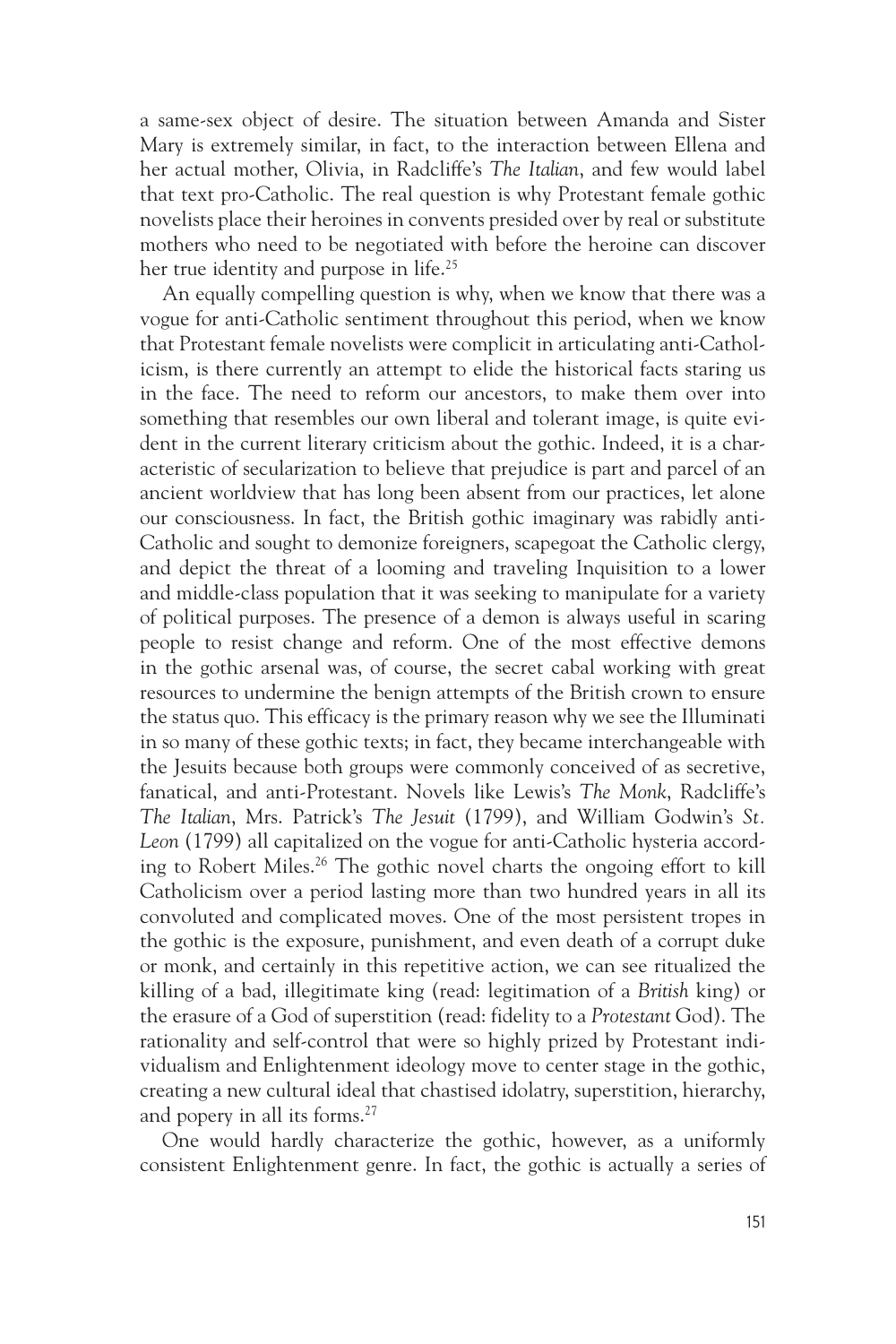nostalgic and ambivalent gestures, conflicted and contradictory poses, a mode of writing composed by authors who mixed piety with equal parts of political and social anxiety. Whereas Catholicism was accused of using the confessional to absolve the most heinous of sins, Protestantism insisted on the unmediated internalization of individual conscience. No Protestant clergyman could absolve anyone of their sins; as such, absolution could only be obtained within the "closet" of one's own conscience. But how can a society be based on trust in each individual's conscience if, in fact, our own life experiences inform us all too clearly that evil or at least ill will towards others lurks in every bosom? Whereas the sentimental ethos clung to the notion of the "noble savage" or the inherent perfectibility of the untainted human subject, the gothic was willing to confront the inadequate explanations provided by Protestantism to basic spiritual concerns; it probed the persistent mystery of human cruelty, corruption, and finally, death.

Parodic traces of an almost cartoonish Catholicism—evident in hyperbolic deathbed confessions, a bleeding nun who can kidnap a young man at midnight in order to demand a Christian burial, ghosts that appear to explain mysterious events in the past (as in Lewis's *The Castle Spectre*), the devil transformed into a beautiful young woman luring a monk into temptation—continue to appear in gothic works as the residual uncanny, the persistently strange and yet seductive elements of this earlier system of belief.28 We might ask who benefitted from this fear of the Catholic "Other." It seems relevant that Horace Walpole's father Robert was the first Whig "prime minister" of England, while Matthew Lewis served as a Whig member of parliament for one term. The Whig agenda was, as Haydon and others have observed, deeply invested in anti-Catholicism, and one of their methods was clearly to take to the road of ideology and propaganda, hence the gothic imaginary. The secularizing of the uncanny, then, is an attempt by a modernizing, Protestant-inflected social imaginary to strip these atavistic practices of their power and, indeed, to eradicate the magical properties these practices held in the public imagination. By confronting the portrait of her dead mother, Amanda discovers, not a magical representation of the unknowable and inexplicable past (read: Catholicism), but instead a rational and common-sense explanation of an even earlier historical avatar of displaced feminine power, a coded endorsement of the Protestant way of understanding the world, the explained supernatural. Amanda gets to the root, so to speak, of female disinheritance and recovers in a real and tangible way her and her brother's true identities. They seize their patrimony only by understanding and claiming the power of the displaced matriarchy for themselves. Such is the illogic of political and religious affiliations in the British gothic imaginary.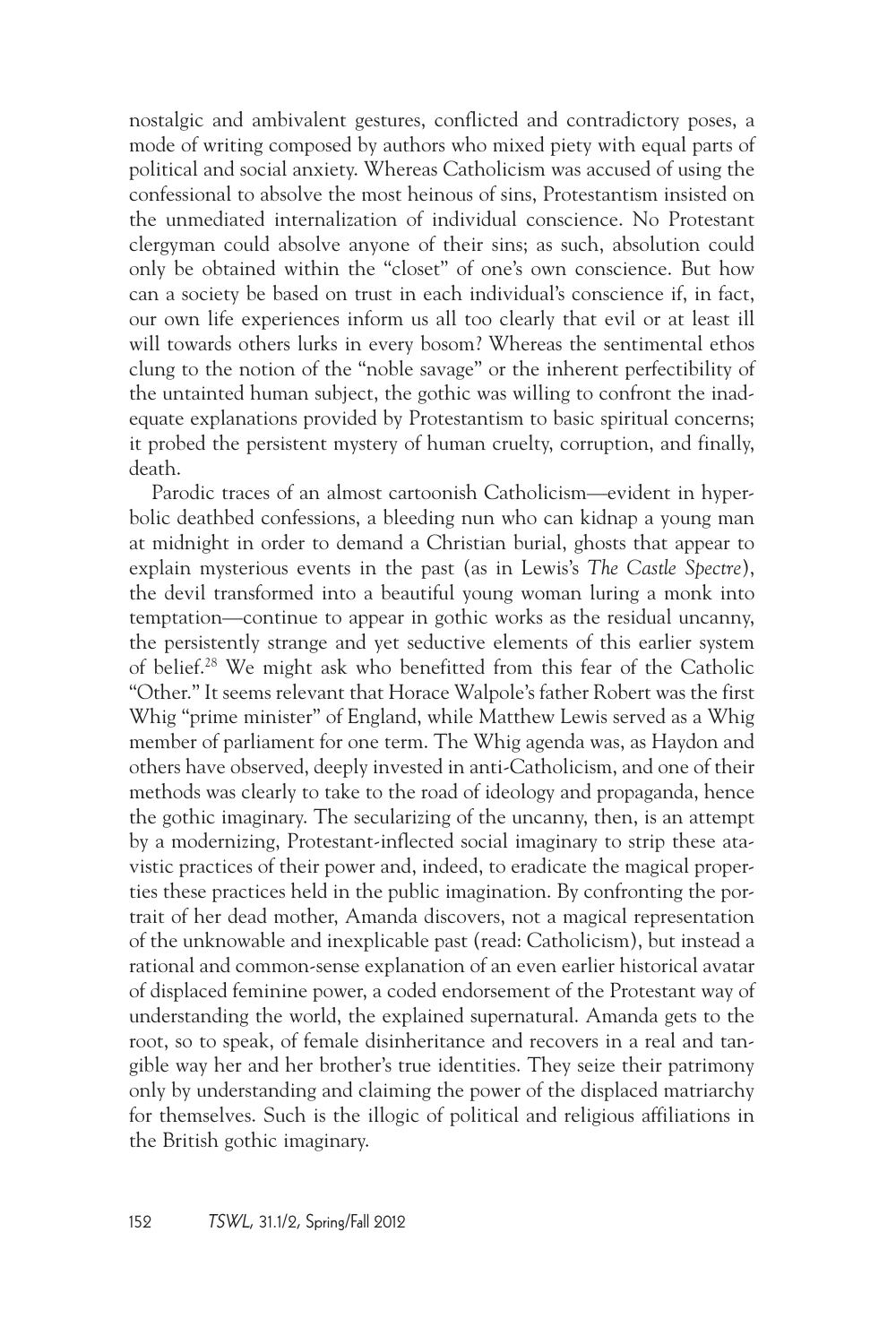#### *IV: Contesting the Catholic Presence*

In addition to the sexual perversion theme, there is a clear focus in a variety of gothic texts on such themes as clergy as political meddlers, practitioners of "priestcraft," and orchestrators of the Inquisition, which is seen as being dangerously close to invading British soil. As Jacqueline Howard has observed, popular fiction in the 1790s had "a strong anti-Catholic bias" and dwelt almost obsessively on the motifs of the secret society (read: Jesuits or Illuminati), clandestine political organizations (again, read: Jesuits or Illuminati), bandit outcasts, wicked and scheming clerics, mistaken identities, underground passages and vaults, imprisonments and murder plots gone awry, and spirits mixed with erotica.<sup>29</sup> A number of these anti-Catholic gothic works actually originated in either France—such as Denis Diderot's *The Nun* (1759) and Stéphanie Félicité de Genlis's inset history of the "beautiful nun" Cecilia in *Adèle and Théodore* (1782)—or Germany—such as Friedrich Schiller's *Ghost-Seer* (1789) and Augustus von Kotzebue's *The Adventures of Joseph Pignata* (1801). Other particularly popular German works that were quickly translated into English were Cajetan Tschink's *Victim of Magical Delusions* (1795), a three volume novel that denounced apparitions and praised Martin Luther for restoring reason to religious belief; Karl Grosse's *The Genius* (1796; also translated as *Horrid Mysteries*); and Veit Weber's *The Sorcerer* (1795).<sup>30</sup> These works manifest an intense distrust of Catholicism as a species of "priestcraft," a system whereby priests appear to have magical powers such as turning wine into blood and bread into the flesh of Jesus. When Father O'Gallaghan is first introduced to Amanda, he immediately "smirks" and approaches her to say that he wishes he could "get her initiated": "for it would do my soul good  $\dots$  to confess such a pretty little creature as you are" (p. 161). To say that Amanda moves away from him as quickly as possible would be to underestimate her disgust. Despite this anti-clericalism, Killeen asserts that Amanda comes from an "ancient Irish family" of Norman descent that has converted to Protestantism by the time the narrative begins:

However, Anglicans in Ireland were distrustful of new converts by the Catholic aristocracy—of Old Irish or Norman blood—suspecting a conversion motivated by social rather than religious desires. This suspicion would have been confirmed in that Amanda does come to claim property back from those interlopers, although ironically she is related to them, as many of the Norman families in Ireland may have been related, either through marriage or blood, to the New English arrivals after the Reformation. (p. 185)

For Killeen, the purpose of *The Children of the Abbey*, as well as the gothic in general, is to present

this moment in Irish Protestant history where the past was being re-read, both by Anglican liberals and Catholic apologists, as revelatory of a deep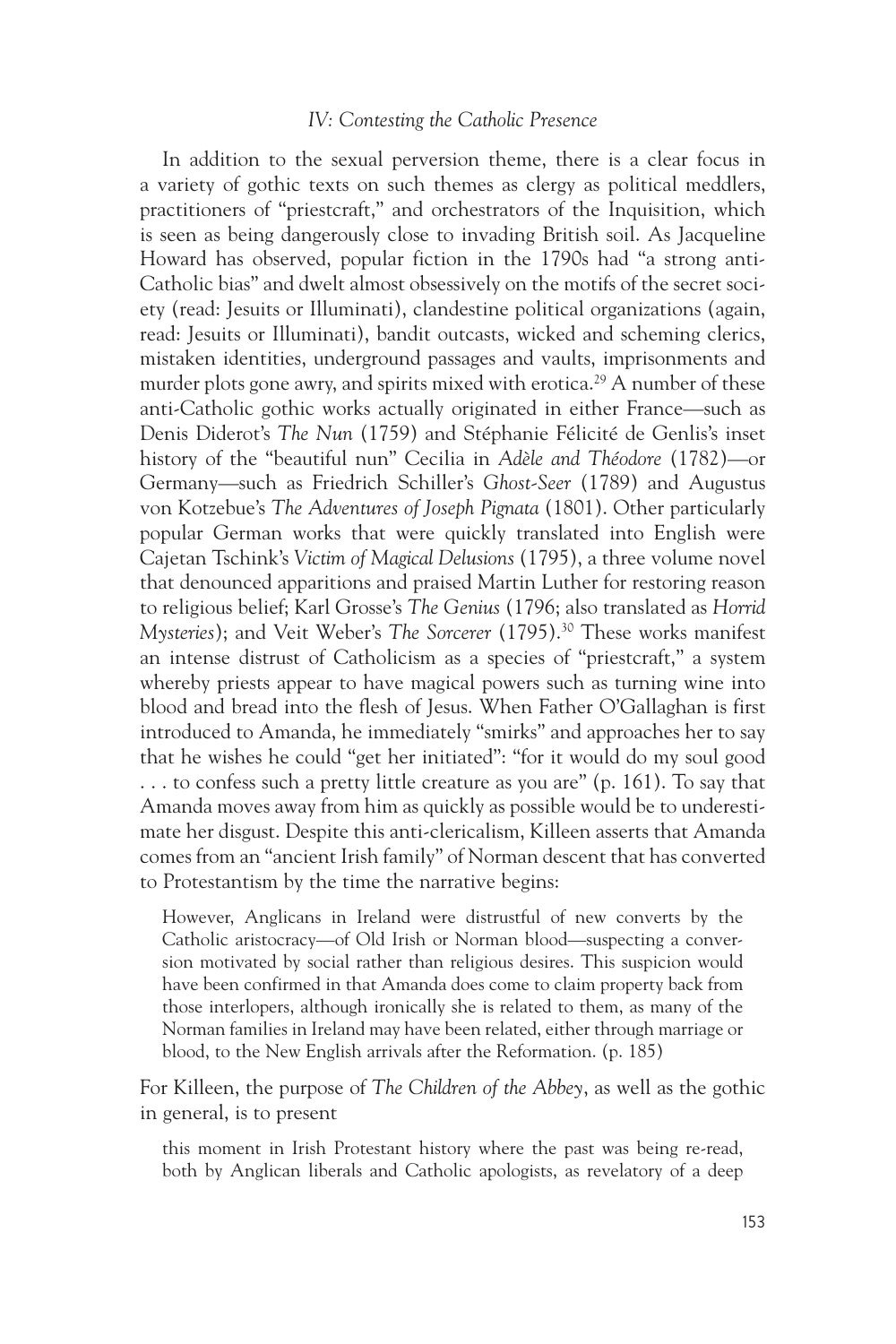connection between Anglicans and Catholics on the island. . . . In the figure of Amanda Fitzalan these histories will be reconciled in a very clear and devastating manner. (p. 185)

Exactly how "clear" Amanda is as a Catholic figure, as I have noted throughout, is a matter of dispute. Killeen claims that she is associated with the Virgin Mary in her vehement virginity, hence for him, she is "a mediator between the cultures of conservative Anglicanism and Catholicism" (p. 186). When Mortimer is uncertain whether or not Amanda has had an affair with Belgrave, his ambivalence is read by Killeen as

a good representative of the Anglican attitude toward Catholic devotion to the Virgin as concealing a sexually dissolute reality. Amanda, however, in her staunch defense of her virginity, proves herself as a worthy nexus of Anglican and Catholic versions of chastity, and she offers the best means of a resolution of the ideological conflicts in Ireland. (p. 186)

This highly conjectural reading is then used by Killeen to claim that the novel presents a "generous attitude to Catholicism" although he later admits that the presentation of priests suggests "the stereotype of greed and lechery so common in pornographic Catholophobia of the period" (p. 188). In short, Killeen's reading is muddled by the very confusion of religious tropes deployed throughout the novel. Attempting to read Amanda as Protestant and then as Catholic (at one point he claims she had a symbolically "Gothic Catholic childhood" because it took place in Wales, pp. 187, 189) or even sympathetic to Catholicism simply will not work.

As a gothic writer committed to an inherently moralistic agenda, Roche continued to write throughout her long life, penning a preface to *Contrast* in which she directly addressed Princess Augusta Sophia (1768–1840), second daughter of King George III, in order to praise Augusta's father as "famous for supporting and defending the Protestant Church" (p. ix). Stating that it was "her anxious wish and aim, to inculcate, under a pleasing form, pure morality; and under the garb of fiction, to express only such sentiments as may be conformable to the precepts of religion," Roche went on to praise George III's efforts to "return [the Church] to Divine Providence" through recourse to "Holy Writ" (pp. xv-xvi, ix). There is certainly a good deal of critical controversy over the exact nature of the "religion" that she was committed to expounding, but as I hope to have demonstrated, an objective assessment of the plot, imagery, rhetorical codes, and characters of *The Children of the Abbey* suggests that this "religion" was the system of bourgeois morality that we now understand as Providential Deism. While professing rationality and common sense as its ideals, however, the Providential Deist consistently deployed a bifurcated vision of Catholicism. That is, it presented Catholicism in a nostalgic glow,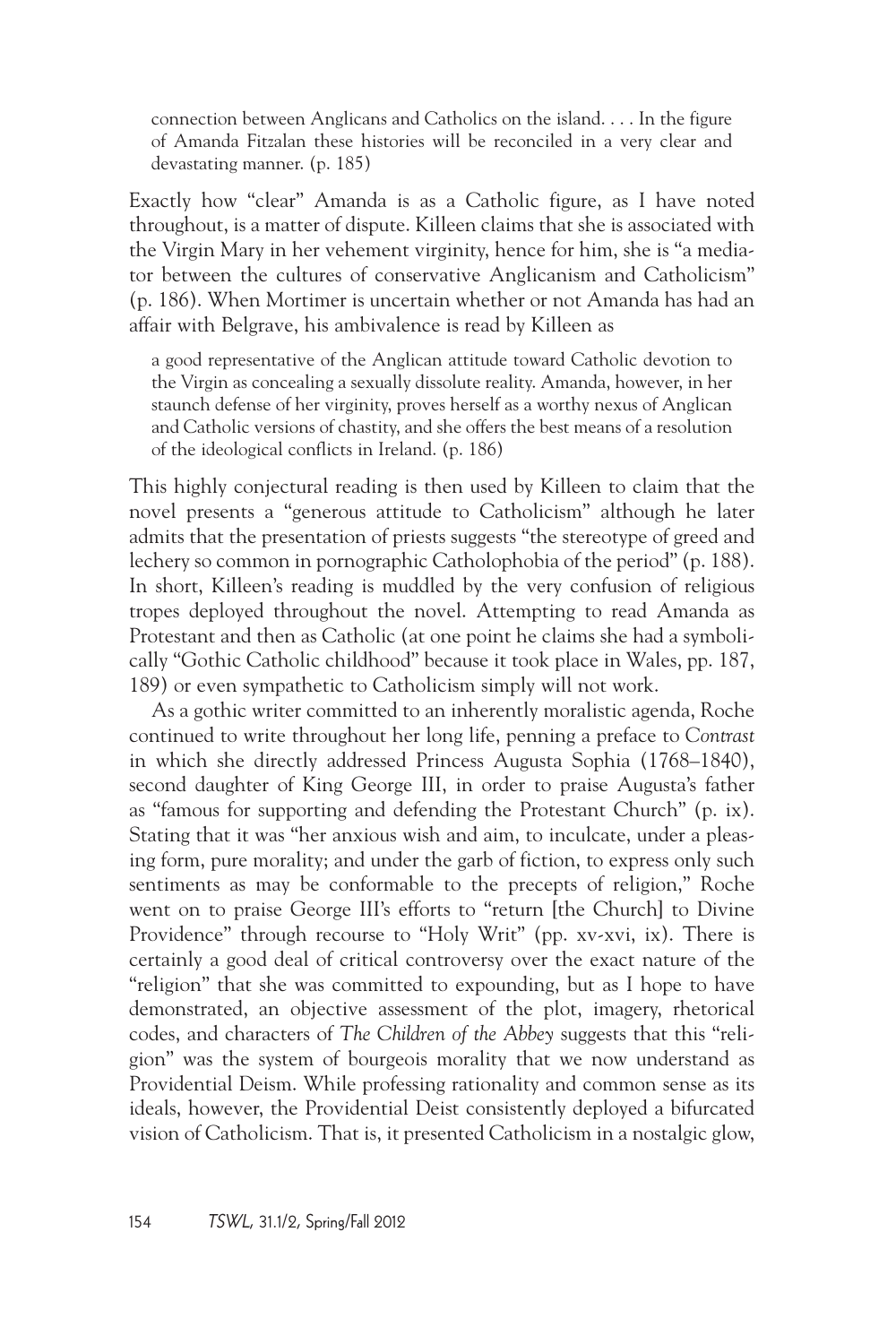as a gauzy throwback to an earlier feudal era, while probing it as a threatening political and tyrannical force that, if brought back to life, would threaten the secular values of contemporary Britain.

#### **NOTES**

<sup>1</sup> Maria Purves, The Gothic and Catholicism: Religion, Cultural Exchange and *the Popular Novel, 1785-1829* (Cardiff: University of Wales Press, 2009), 122. Subsequent references will be cited parenthetically in the text.

2 George Haggerty, *Queer Gothic* (Urbana: University of Illinois Press, 2006), 72; and Jarlath Killeen, *Gothic Ireland: Horror and the Irish Anglican Imagination in the Long Eighteenth Century* (Dublin: Four Courts, 2005), 187. Subsequent references to both works will be cited parenthetically in the text.

3 Derek Hand, *A History of the Irish Novel* (Cambridge: Cambridge University Press, 2011), 56.

4 Colin Haydon, *Anti-Catholicism in Eighteenth-Century England, c. 1714-80: A Political and Social Study* (Manchester: Manchester University Press, 1993), 170. Subsequent references will be cited parenthetically in the text.

5 See James Shanahan, "Regina Maria Roch(e)," in *Dictionary of Irish Biography*, accessed 24 August 2011, http://dib.cambridge.org; and email message to author, 23 August 2011. In additional email correspondence, Tina Morin (24 August 2011) and James Murphy (22 August 2011) have confirmed Shanahan's opinion of Roche's Protestant birth and upbringing. Other recent biographies have been summarized by Natalie Schroeder, but none of them discuss Roche's religious affiliation; see Schroeder, "Regina Maria Roche and the Early Nineteenth-Century Irish Regional Novelists," *Éire-Ireland: A Journal of Irish Studies*, 18 (1984), 116-30.

6 The only female gothic novel that could be construed as pro-Catholic is Louisa Sidney Stanhope's *The Nun of Santa Maria Di Tindaro* (1818), which is about the sufferings of and eventual retreat into a convent by the pious Sister Helena; see Frederick S. Frank, *The First Gothics: A Critical Guide to the English Gothic Novel* (New York: Garland, 1987), 383. In addition to *The Children of the Abbey*, Purves considers Eleanor Sleath's *The Orphan of the Rhine: A Romance* (1798), Agnes Lancaster's *The Abbess of Valtiera or the Sorrows of a Falsehood; a Romance* (1816), and Catherine Selden's *The English Nun* (1797) as examples of pro-Catholic female gothic novels (p. 130). Even if these claims were true, they suggest that the exceptions prove the rule. Given the fact that we know that more than 1,100 gothic novels and chapbooks were published during the period 1780-1829, this is hardly a large sample of gothic textuality (Frank, p. xi).

7 Regina Maria Roche's *The Children of the Abbey* was originally published in four volumes (London: Minerva Press, 1796). All references will be cited parenthetically in the text from the edition reprinted in Philadelphia by Porter and Coates, 1876, http://www.archive.org/details/childrenofabbeyt00rochiala.

8 See Sister Mary Muriel Tarr, *Catholicism in Gothic Fiction: A Study of the Nature and Function of Catholic Materials in Gothic Fiction in England (1762-1820)* (Washington, D. C.: Catholic University of America Press, 1946); Irene Bostrom, "The Novel and Catholic Emancipation," *Studies in Romanticism*, 2 (1963), 155-76;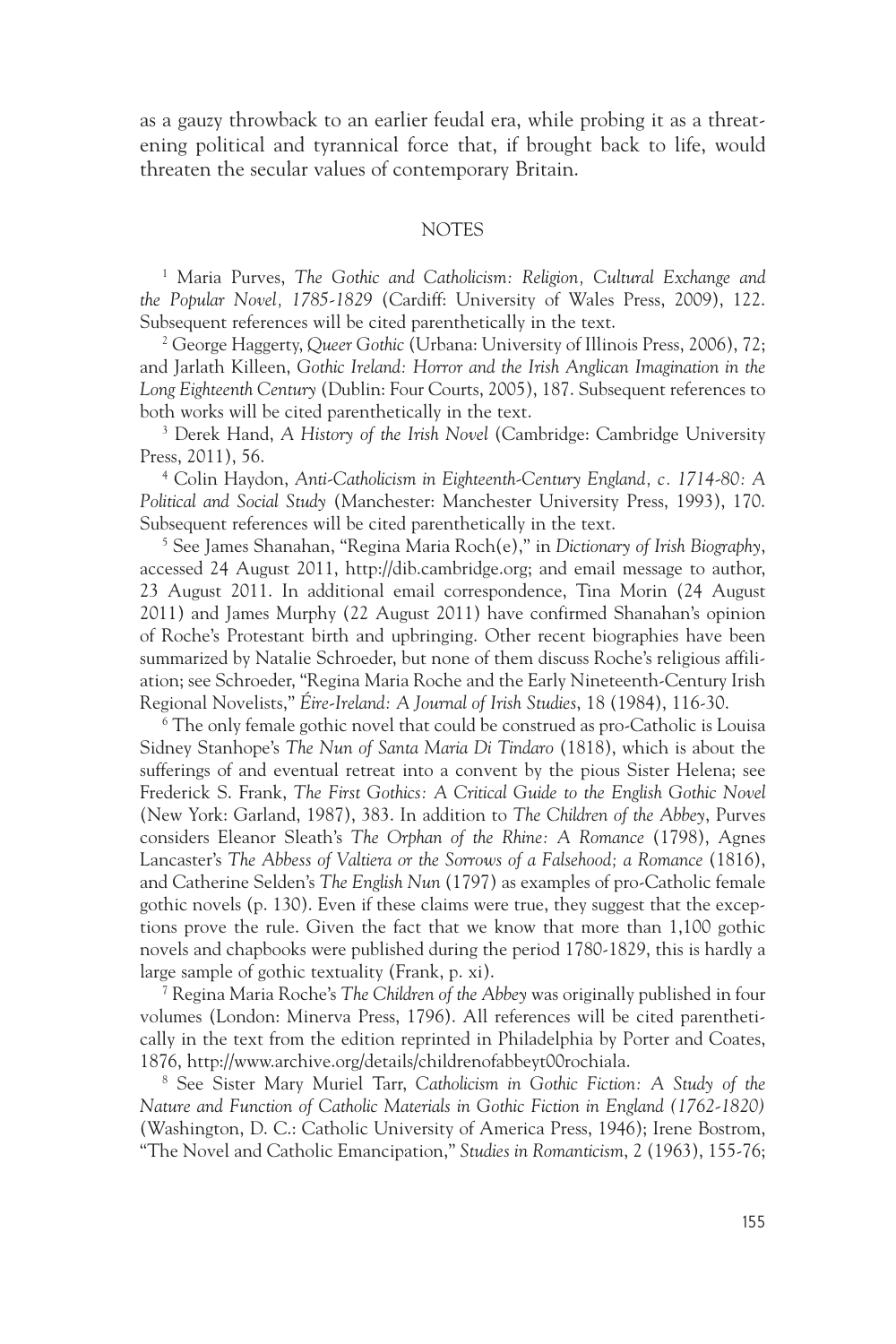Victor Sage, *Horror Fiction in the Protestant Tradition* (London: Macmillan, 1988); and Susan Griffin, *Anti-Catholicism and Nineteenth-Century Fiction* (Cambridge: Cambridge University Press, 2004). Subsequent references to Sage will be cited parenthetically in the text.

9 Joyce Tompkins stated in "Ann Radcliffe and her influence on later writers" (thesis, University of London, 1921) that "the prejudice against Catholicism, or, more particularly, priests and monks, the 'anti-Roman bray' . . . is heard at its loudest in both the English and the German novels of terror" (p. 104). However, while Tompkins concludes by seeing the demonization of Catholicism as motivated by the Protestant reading public's attraction to the "lurid" (p. 274), the devoutly Catholic Montague Summers boldly pronounces that the gothic should be read as a nostalgically romantic revival of the supernatural beliefs of Catholicism. See Summers, *The Gothic Quest: A History of the Gothic Novel* (London: Fortune, 1938). Subsequent references to Summers will be cited parenthetically in the text.

10 As Robert Miles sees it, England (I would also add Germany) viewed the Protestant Reformation as "unfinished business," so the gothic became popular because it displayed "the deformities of Catholicism [and] held [them] up to the reader for the purposes of Protestant delectation" (p. 84). For Miles, "anti-Catholicism is frequently a screen for national concerns" and is consequently much less concerned with religion itself and much more focused on anxieties about the new sources for political and social legitimacy in a society that had suspended the divine right of kings and had no plausible replacement on hand (p. 90). See Miles, "Europhobia: The Catholic Other in Horace Walpole and Charles Maturin," in *European Gothic: A Spirited Exchange*, ed. Avril Horner (Manchester: Manchester University Press, 2002), 84-103.

11 Angela Keane, *Women Writers and the English Nation in the 1790s: Romantic Belongings* (Cambridge: Cambridge University Press, 2000), 24.

12 David Punter, *The Literature of Terror: A History of Gothic Fictions from 1765 to the Present Day* (London: Longman, 1980), 418.

13 See Sigmund Freud, "The 'Uncanny' (1919)," in *The Standard Edition of the Complete Psychological Works of Sigmund Freud*, trans. James Strachey, vol. 17, *An Infantile Neurosis and Other Works, 1917-1919* (London: Hogarth Press, 1975), 219-52; and André Breton, "Limits not Frontiers of Surrealism," in *Surrealism*, ed. Herbert Read (London: Faber and Faber, 1936), 93-116.

14 Chris Baldick and Robert Mighall, "Gothic Criticism," in *A Companion to the Gothic*, ed. Punter (Oxford: Blackwell, 2000). Subsequent references will be cited parenthetically in the text.

<sup>15</sup> *Oxford English Dictionary*, s. v. "nostalgia," accessed 7 August 2011, http:// www.oed.com.

<sup>16</sup> Maurice Lévy, "In the Hands of an Angry God: Religious Terror in Gothic Fiction," trans. Joel Porte, in *The Gothic Imagination: Essays in Dark Romanticism*, ed. G. R. Thompson (Spokane: Washington State University Press, 1974), 42. Subsequent references will be cited parenthetically in the text.

17 Lennard Davis, *Obsession: A History* (Chicago: University of Chicago Press, 2008), 33.

<sup>18</sup> An extensive discussion of the pope's association with the devil during the Guy Fawkes festivities can be found in Haydon's introduction. The devil's appear-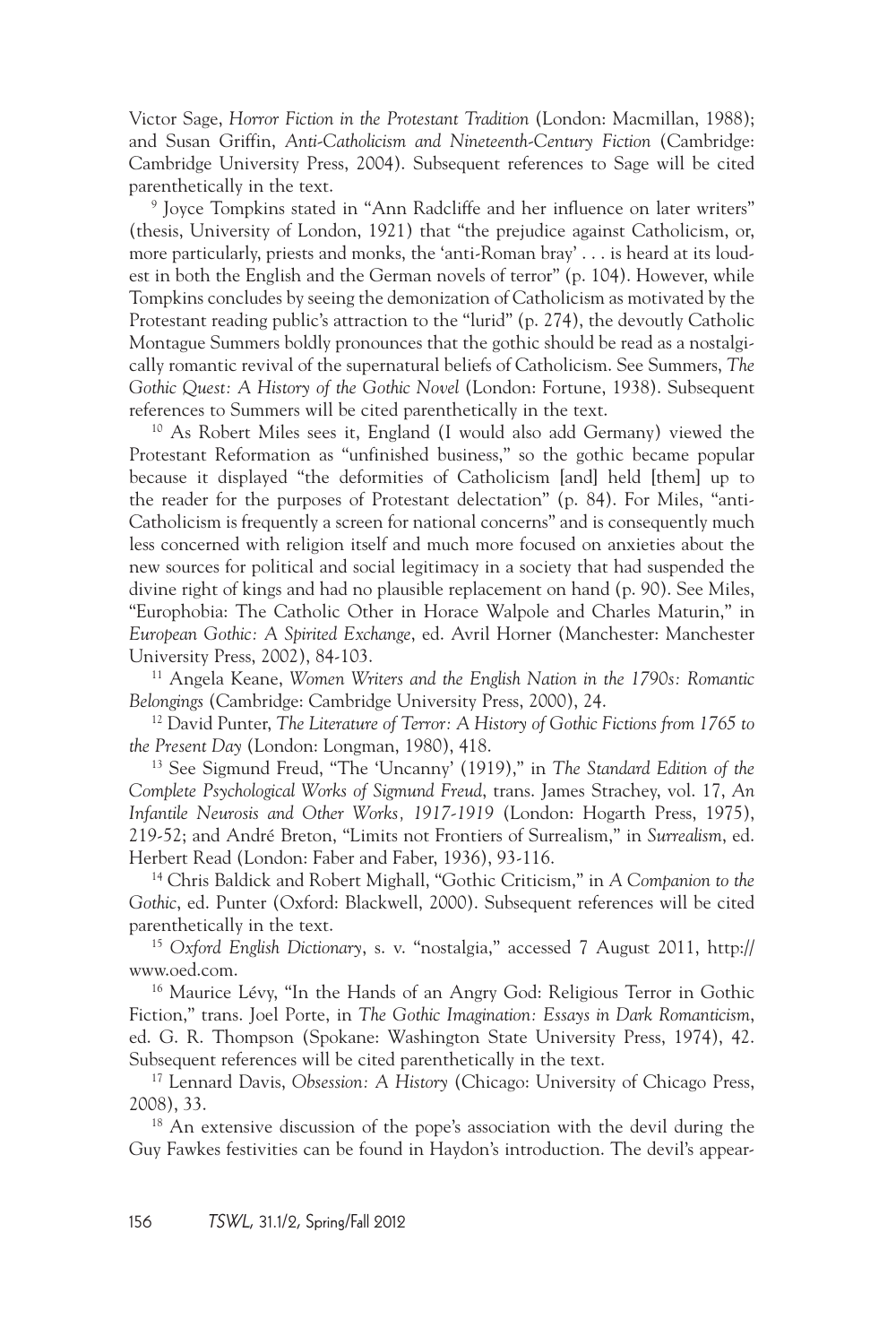ance in any number of gothic novels (in particular, those by Matthew Lewis and Charles Robert Maturin) suggests that the gothic imaginary worked by transforming historically distant but lingering political and historical fears triggered by the Gunpowder plot, the Spanish Armada, the Irish massacre of Protestants at Ulster, and the Jacobite rebellions. 19 See *The History of Guy Fawkes, and the Horrid Conspiracy of the Gunpowder* 

*Plot* (Penrith: Anthony Soulby, 1818), a 24-page chapbook that names Father Henry Garnet as the instigator of the attempt to blow up Parliament in 1605. This chapbook was published only four years after the Jesuit order was reinstated by Pope Pius VII in Europe.

20 Keith Thomas, *Religion and the Decline of Magic* (New York: Scribner's, 1971), 668.21 Charles Taylor, *A Secular Age* (Cambridge, MA: Harvard University Press,

2007), 261.

22 Roche, *Contrast* (London: Newman, 1828), ix, viii, http://www.archive.org/ details/contrast01roch. Subsequent references will be cited parenthetically in the text. 23 Jürgen Habermas, *The Structural Transformation of the Public Sphere: An Inquiry* 

*Into a Category of Bourgeois Society*, trans. Thomas Burger with the assistance of Frederick Lawrence (Cambridge, MA: Massachusetts Institute of Technology Press, 1989).

24 Indeed, Haggerty states in *Queer Gothic* that "gothic fiction is always already queer" (p. 44). This premise forms the basis of *Queer Gothic* as well as some of the essays in the edited collection *Catholic Figures, Queer Narratives*, ed. Lowell Gallagher, Frederick S. Roden, and Patricia Juliana Smith (New York: Palgrave, 2007). See especially Haggerty, "The Horrors of Catholicism: Religion and Sexuality in Gothic Fiction," in *Queer Gothic*, 63-83.

25 I have explored the gendered dynamics of these questions in my *Gothic Feminism: The Professionalization of Gender from Charlotte Smith to the Brontës* (University Park: Pennsylvania State University Press, 1998).

26 Miles, "The 1790s: The Effulgence of Gothic," in *The Cambridge Companion to Gothic Fiction*, ed. Jerrold Hogle (Cambridge: Cambridge University Press, 2002), 52.<br><sup>27</sup> I analyze much more fully what I call the "gothic ideology" within the larger

context of 400 gothic novels and chapbooks in my book "The Gothic Ideology: Religious Hysteria and Anti-Catholicism in British Popular Fiction, 1770-1870," forthcoming from University of Wales Press in 2014.

<sup>28</sup> See Victoria Nelson, who has defined the subgenre in her chapter, "Faux Catholic: A Gothick Genealogy from Monk Lewis to Dan Brown," in *Gothicka: Vampire Heroes, Human Gods, and the New Supernatural* (Cambridge, MA: Harvard University Press, 2012). However, the "faux Catholic" had earlier origins. Peter Wagner traces it to the early anti-Catholic pornographic polemic of Pietro Aretino (1492-1556) and to early anti-clerical French works such as *The History of Madamoiselle de St. Phale, giving a full account of the miraculous conversion of a noble French lady and her daughter, to the reformed religion. With the defeat of the intrigues of a Jesuite their confessor* (trans. 1691), cited by Godwin as an influence on his *Caleb Williams* (1794); see Wagner, "Anti-Catholic Erotica in Eighteenth-Century